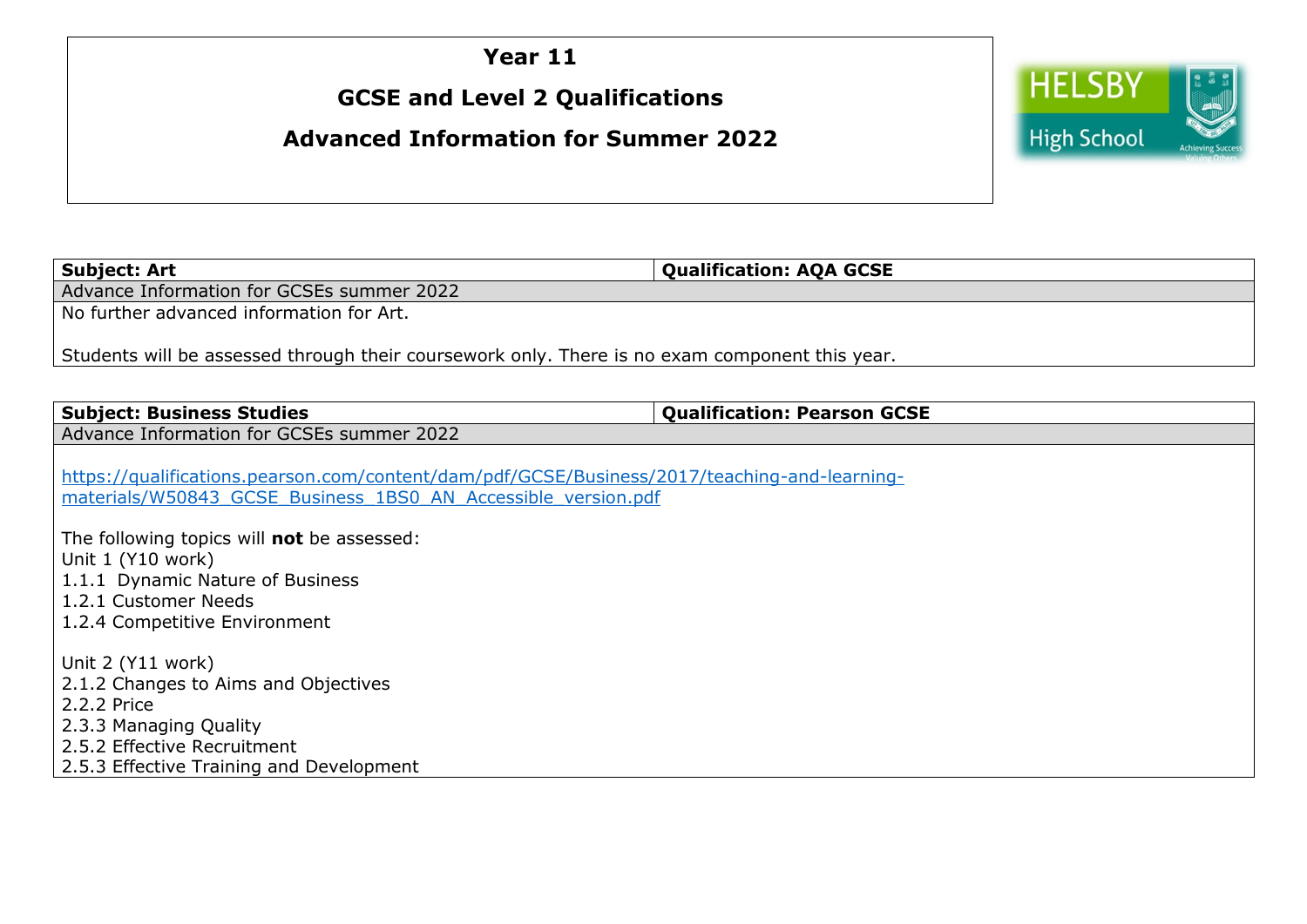#### **Subject: Computer Science COMENT COMPUTER COMPUTER COMPUTER COMPUTER A CONSTRUCTED A CONSTRUCTED A CONSTRUCTED A CONSTRUCTED A CONSTRUCTED A CONSTRUCTED A CONSTRUCTED A CONSTRUCTED A CONSTRUCTED A CONSTRUCTED A CONSTRU**

Advance Information for GCSEs summer 2022

## **Paper 1 - Computational thinking and programming skills – No change, all topics to be covered**

#### **Paper 2 - Computing concepts – The following areas will be examined:**

3.3 Fundamentals of data representation

3.3.1 Number bases

3.3.2 Converting between number bases

3.3.3 Units of information

3.3.4 Binary arithmetic

3.3.5 Character encoding

3.3.6 Representing images – what is a pixel, image size and colour depth, calculations of bitmaps based on pixels and colour depth

3.3.7 Representing sound

3.3.8 Data compression – what is compression and why it is used. Huffman trees and Run Length Encoding

3.4 Computer systems

3.4.2 Boolean logic

3.4.3 Software classification

3.4.4 Classification of programming languages and translators

3.4.5 Systems architecture – Memory (RAM, ROM, Cache and register), secondary storage (solid state, optical and magnetic, cloud storage including advantages and disadvantages compared to local storage

3.5 Fundamentals of computer networks

Describe the main types of computer network including - Personal Area Network (PAN), Local Area Network (LAN) and Wide Area Network (WAN).

Wired or wireless networks - advantages and disadvantages of wireless networks as opposed to wired networks.

Purpose and use of common network protocols including - Ethernet, Wi-Fi, TCP (Transmission Control Protocol), UDP (User Datagram Protocol), IP (Internet Protocol), HTTP (Hypertext Transfer Protocol), HTTPS (Hypertext Transfer Protocol Secure), FTP (File Transfer Protocol), email protocols: SMTP (Simple Mail Transfer Protocol) and IMAP (Internet Message Access Protocol).

Understand that the HTTP, HTTPS, SMTP, IMAP and FTP protocols operate at the application layer.

Understand that the TCP and UDP protocols operate at the transport layer.

3.6 Cyber security

3.6.2 Cyber security threats

3.6.3 Methods to detect and prevent cyber security threats

3.7 Relational databases and structured query language (SQL) All areas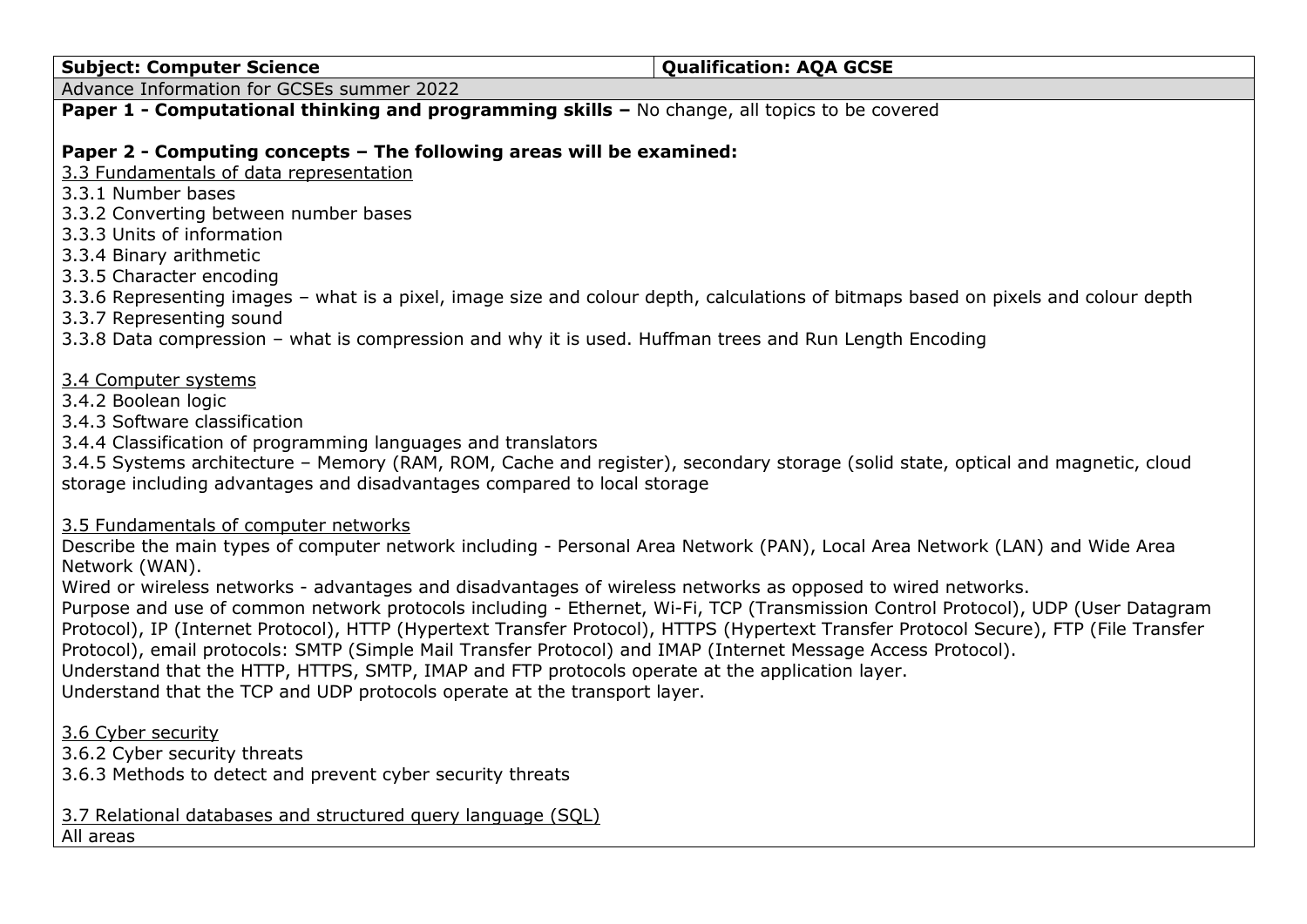## **Subject: Digital Applications BTEC Qualification: Pearson BTEC**

Advance Information for GCSEs summer 2022

No advance information.

| Subject: Drama                            | <b>Qualification: Pearson GCSE</b> |
|-------------------------------------------|------------------------------------|
| Advance Information for GCSEs summer 2022 |                                    |

Component 3 Section A (the written exam) will students to answer questions on the Set Text: 1984, George Orwell, adapted by Robert Icke and Duncan Macmillan

The examining board has chosen one extended extract from which a shorted extract will be chosen for them to focus on in the exam. This means that students only have to focus on one part of the play rather than the whole text. This extended extract chosen by the exam board is taken from the middle section of the play. It STARTS: p.35 WINSTON You're hurt? And ENDS: p.45 JULIA He was unpersoned when I was eight.

Students will answer all questions in section A based in this smaller section of the set text.

Students will answer both questions in section B with reference to the streamed play that they have seen in class.

| <b>Subject: Design Technology</b>                                                                                                                                                                                                                            | <b>Qualification: AQA GCSE</b> |  |
|--------------------------------------------------------------------------------------------------------------------------------------------------------------------------------------------------------------------------------------------------------------|--------------------------------|--|
| Advance Information for GCSEs summer 2022                                                                                                                                                                                                                    |                                |  |
| 3.2.1 Selection of materials or components<br>3.2.3 Ecological and social footprint<br>3.2.8 Specialist techniques and processes<br>3.3.2 Environmental, social and economic challenge<br>3.3.5 Communication of design ideas<br>3.3.6 Prototype development |                                |  |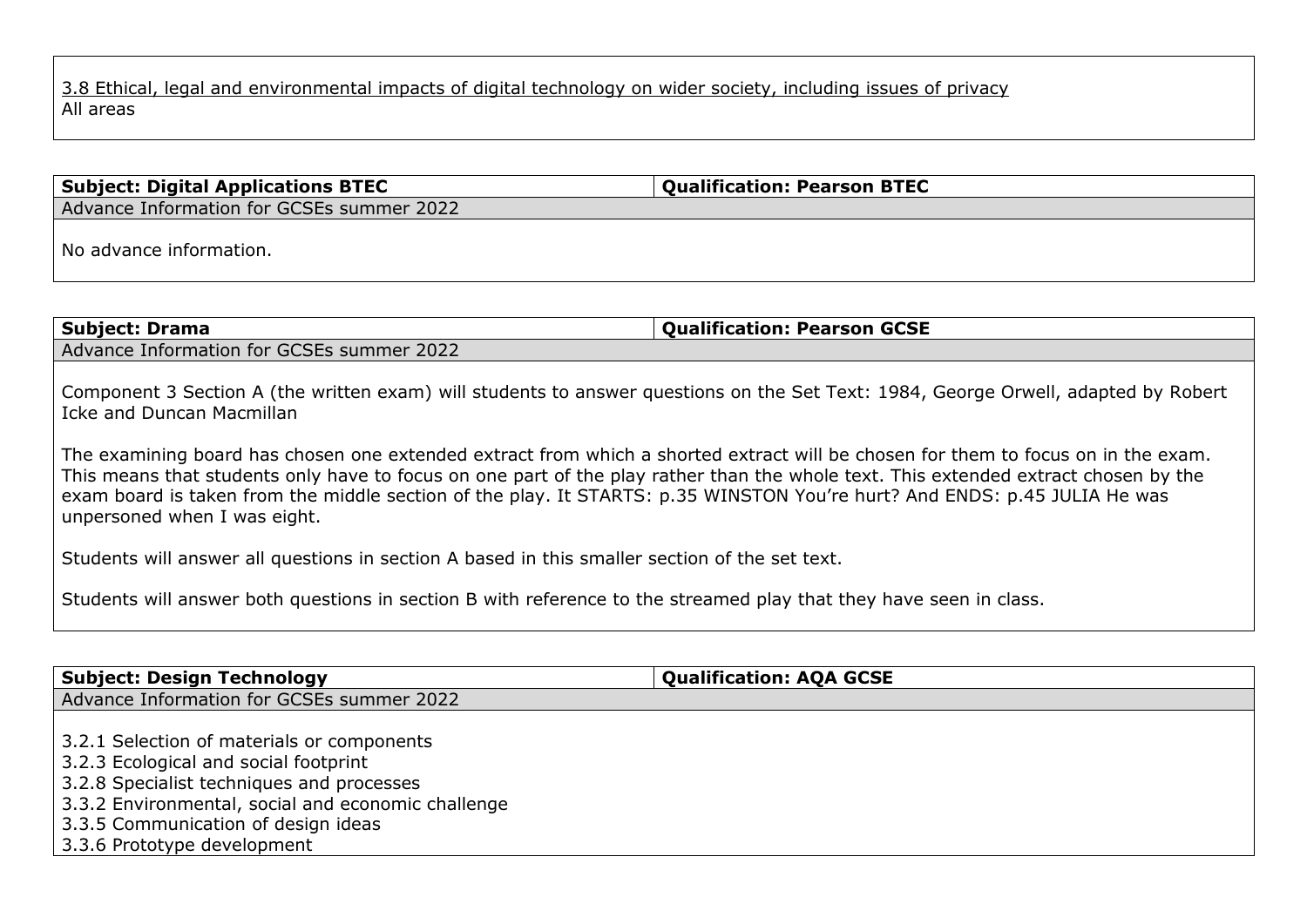| <b>Subject: English Language</b>                                          | <b>Qualification: AQAGCSE</b> |
|---------------------------------------------------------------------------|-------------------------------|
| Advance Information for GCSEs summer 2022                                 |                               |
| No changes to English Language Paper 1 Creative Reading and Writing.      |                               |
| Paper 2 English Language Writer's view points and Perspectives:           |                               |
| Section A Reading                                                         |                               |
| One of the extracts will be from a 21 <sup>st</sup> Century Autobiography |                               |
| One of the extracts will be a 19 <sup>th</sup> Century essay              |                               |
| Section B Writing                                                         |                               |
| The form of the writing task will be an article.                          |                               |
|                                                                           |                               |

| $^{\dagger}$ Subject: English Literature  | <b>Oualification: AOA GCSE</b> |
|-------------------------------------------|--------------------------------|
| Advance Information for GCSEs summer 2022 |                                |

No changes to the original advice and guidance as there are no further changes to English Literature as the content has already had a reduction.

| <b>Subject: Food and Nutrition</b>                                                                       | <b>Qualification: AQA GCSE</b> |  |
|----------------------------------------------------------------------------------------------------------|--------------------------------|--|
| Advance Information for GCSEs summer 2022                                                                |                                |  |
| AQA have given guidance in that the following specification topics will be a focus for the written exam. |                                |  |
| 3.2.3.1 Making informed choices                                                                          |                                |  |
| 3.2.3.4 Diet, nutrition and health                                                                       |                                |  |
| 3.3.2.2 Carbohydrates                                                                                    |                                |  |
| 2 3.4.2.1 Buying and storing food                                                                        |                                |  |
| 3.4.2.2 Preparing, cooking and serving                                                                   |                                |  |
| 3.5.1.1 Factors affecting food choice                                                                    |                                |  |
| 3.6.1.2 Food and the environment                                                                         |                                |  |
| 3.6.2.1 Food production                                                                                  |                                |  |
| https://filestore.aqa.org.uk/content/summer-2022/AQA-8585-AI-22.PDF                                      |                                |  |
|                                                                                                          |                                |  |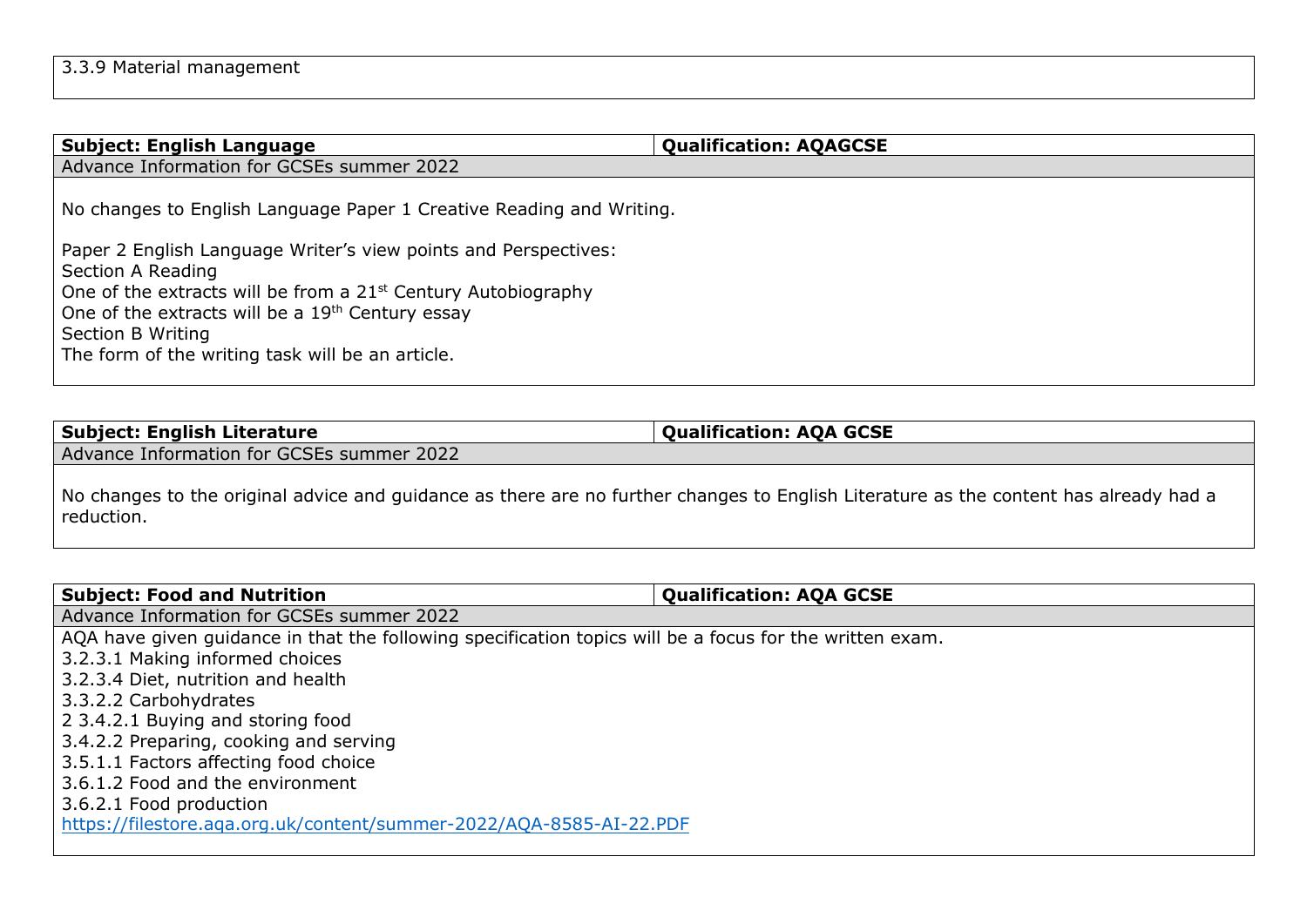**Subject: Geography Qualification: OCR A GCSE** 

Advance Information for GCSEs summer 2022

Advanced information on which specific areas will appear in the exam will not be released in Geography- but pupils will study, and be examined on, fewer topics.

The information below is provided by the OCR exam board:

[\(https://ocr.org.uk/qualifications/gcse/geography-a-geographical-themes-j383-from-2016/changes-for-2022/\)](https://ocr.org.uk/qualifications/gcse/geography-a-geographical-themes-j383-from-2016/changes-for-2022/)

There will be no change to Component 01 **(PAPER 1)**

The following information refers to **Component 02 (PAPER 2) only:**

We have introduced two sections in the question paper to clarify where optionality is in the assessment:

- In Section A students will answer all the questions for Theme 2.2 'People of the planet'.
- In Section B students will answer one option either Theme '2.1 Ecosystems of the planet' or Theme '2.3 Environmental threats to our planet'.
- The exam paper has been **reduced** from 60 marks to **42 marks** to reflect the removal of one theme, as the students have a choice between two themes.
- The **duration** of the exam paper has changed from 60 minutes to **45 minutes** (as students will answer two out of the three themes)

The following information refers to **Component 03 (PAPER 3) only**:

- The changes are only in relation to fieldwork for section B.
- We will remove questions which relate to the student's own fieldwork experience, this equates to 15 marks.
- There will still be questions related to unfamiliar fieldwork contexts and these will equate to 15 marks. There will be seven marks for lower tariff questions and one higher tariff question (eight marks) with a further three marks for SPaG.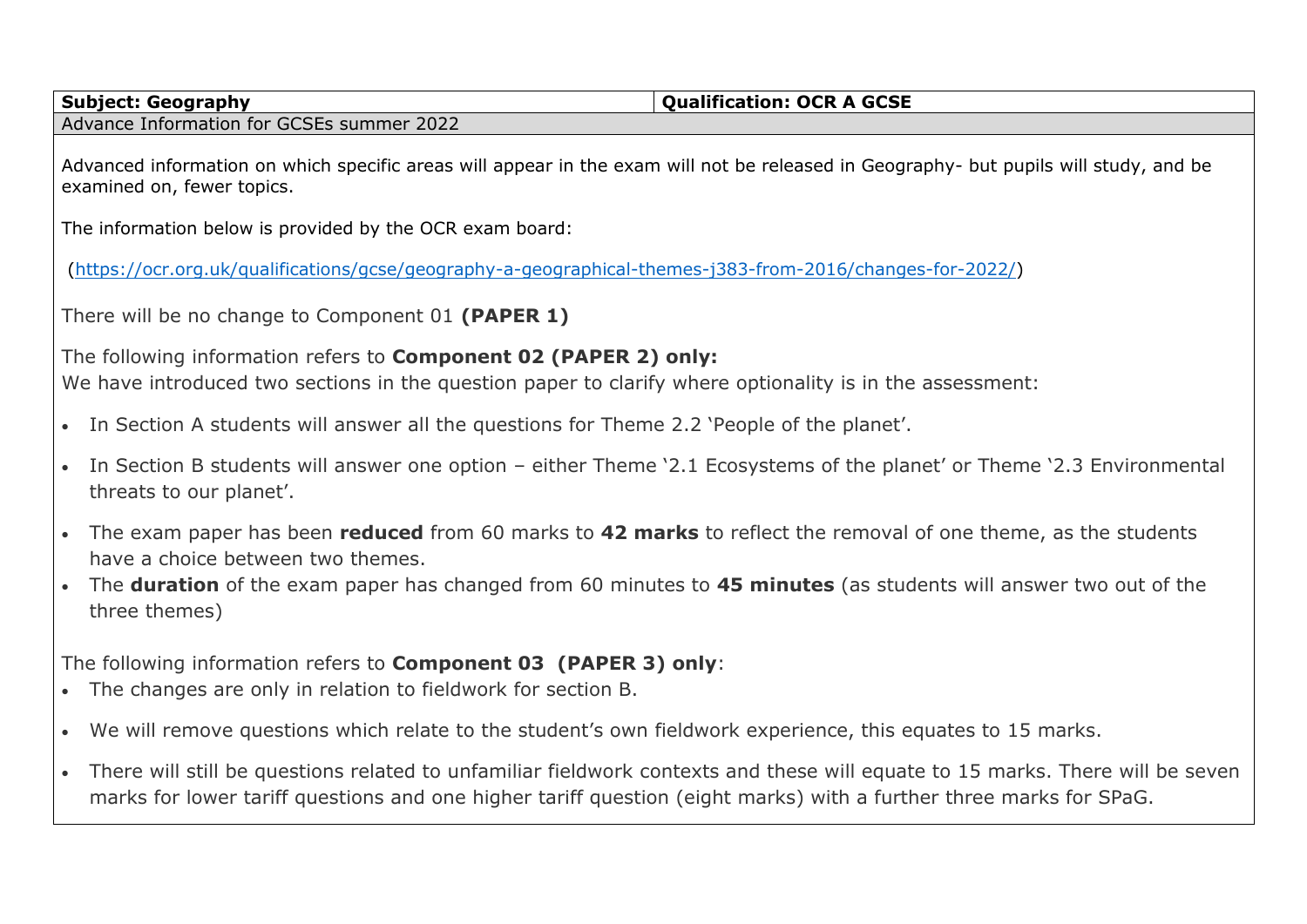- The questions will be in the same style as those shown in the sample assessment materials, practice papers, and the past papers from 2018, 2019 and Nov 2020.
- The unfamiliar fieldwork questions will include both physical and human geography fieldwork contexts. The questions will relate to these two fieldwork contexts:
	- o The physical fieldwork context is **rivers**
	- o The human fieldwork context is **urban**.
- The exam paper has been **reduced** from 80 marks to **65 marks** to reflect the removal of the own fieldwork questions.
- The **duration** of the exam paper has changed from 1 hour and 30 minutes to **1 hour and 20 minutes** (as own fieldwork questions have been removed)

**Subject: Health and Social Care Qualification: OCR Cambridge National Level 2** Advance Information for GCSEs summer 2022

No advance information has been released as this is a Level1/2 qualification and not a GCSE.

# **Subject: History COVID-100 COVID-100 COVID-100 COVID-100 COVID-100 COVID-100 COVID-100 COVID-100 COVID-100 COVID-100 COVID-100 COVID-100 COVID-100 COVID-100 COVID-100 COVID-100 COVID-100 COVID-100 COVID-100 COVID-100 CO**

Advance Information for GCSEs summer 2022

There are no recent changes to the GCSE History examination. Adjustments for this qualification were made at the end of Year 10. OCR removed one of our units of study meaning that students have only had to cover 80% of the original GCSE course.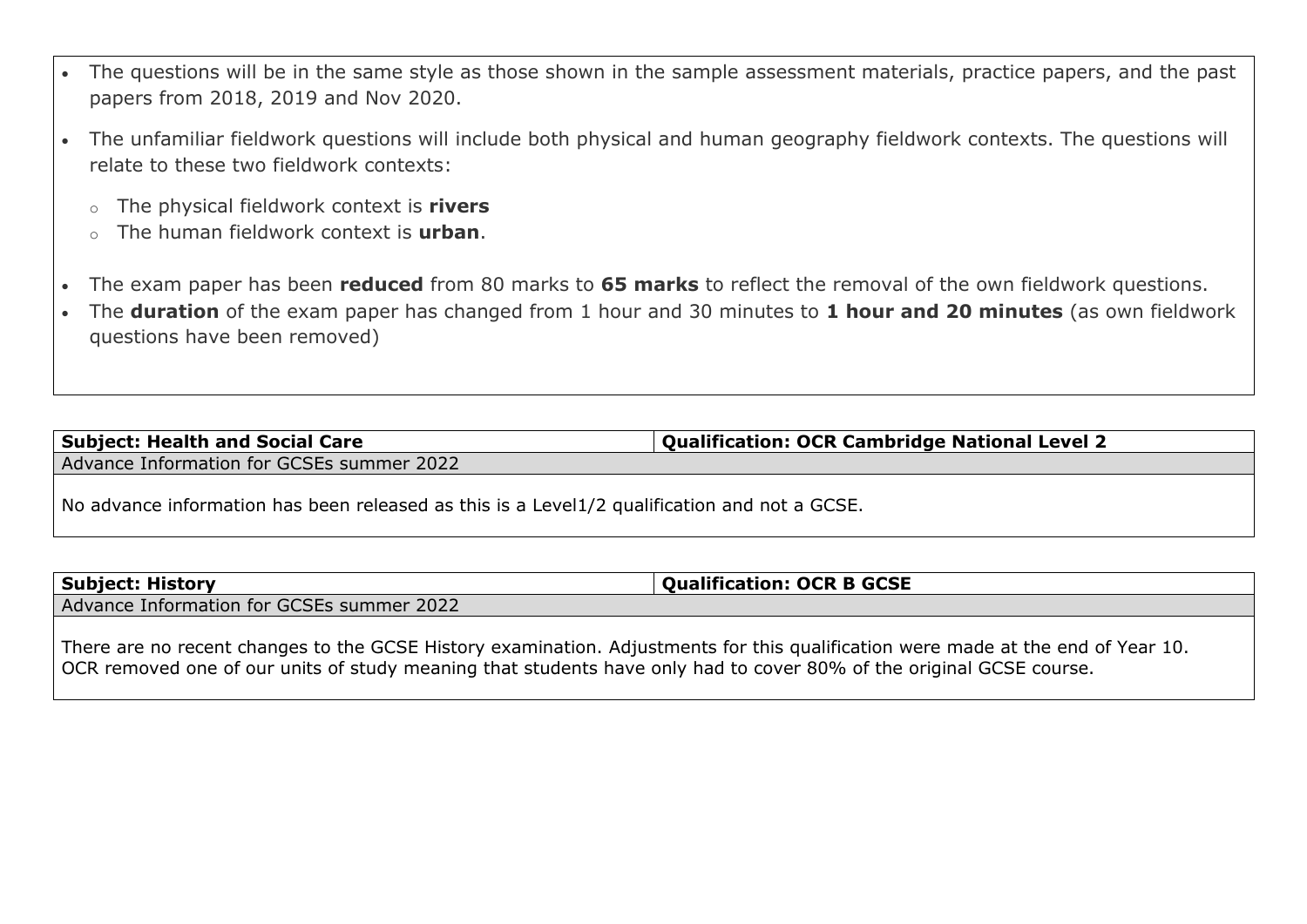#### **Subject: Maths Qualification: Pearson GCSE**

Advance Information for GCSEs summer 2022

- Advance information is provided for each paper and each tier of entry. Full details can be found following the link below.
- The information is listed in specification order and does not reflect the order of questioning.
- The information should be used to guide and focus students' revision and exam preparation for each paper.
- Students may still need to draw on prior knowledge and skills.
- Students will be expected to apply their knowledge to unfamiliar contexts.
- Students' responses to questions may draw upon knowledge, skills and understanding from across the content listed when responding to questions.
- Students will be issues with a formula sheet as an exam aid for both foundation and higher tier papers. These can be found via the link below.

[https://qualifications.pearson.com/content/dam/pdf/GCSE/mathematics/2015/teaching-and-learning](https://qualifications.pearson.com/content/dam/pdf/GCSE/mathematics/2015/teaching-and-learning-materials/W73038_GCSE_Mathematics_1MA1_AN_Accessible_version.pdf)[materials/W73038\\_GCSE\\_Mathematics\\_1MA1\\_AN\\_Accessible\\_version.pdf](https://qualifications.pearson.com/content/dam/pdf/GCSE/mathematics/2015/teaching-and-learning-materials/W73038_GCSE_Mathematics_1MA1_AN_Accessible_version.pdf)

**Subject: Media Studies COVE 2018 Qualification: Eduqas GCSE** 

Advance Information for GCSEs summer 2022

## **Component 1, Section A:** Exploring Media Language and Representation

- Media Language: print Advertisement (either Quality Street or This Girl Can)
- Media Contexts and Representation: Magazines Pride magazine front cover to compare and contrast with an 'unseen' magazine front cover

**Section B:** Exploring Media Industries and Audiences

- Media Industries: Film Spectre (Bond film franchise).
- Audiences: Video Games Fortnite; includes synoptic assessment.

## **Component 2, Section A:** Television – Crime Drama

- Media Language: Television Luther
- Media Contexts: Television Luther

Section B: Music • Representation: Music Videos – Roar (Katy Perry) and Freedom (Pharrell Williams)

• Media Industries: Music Websites – Katy Perry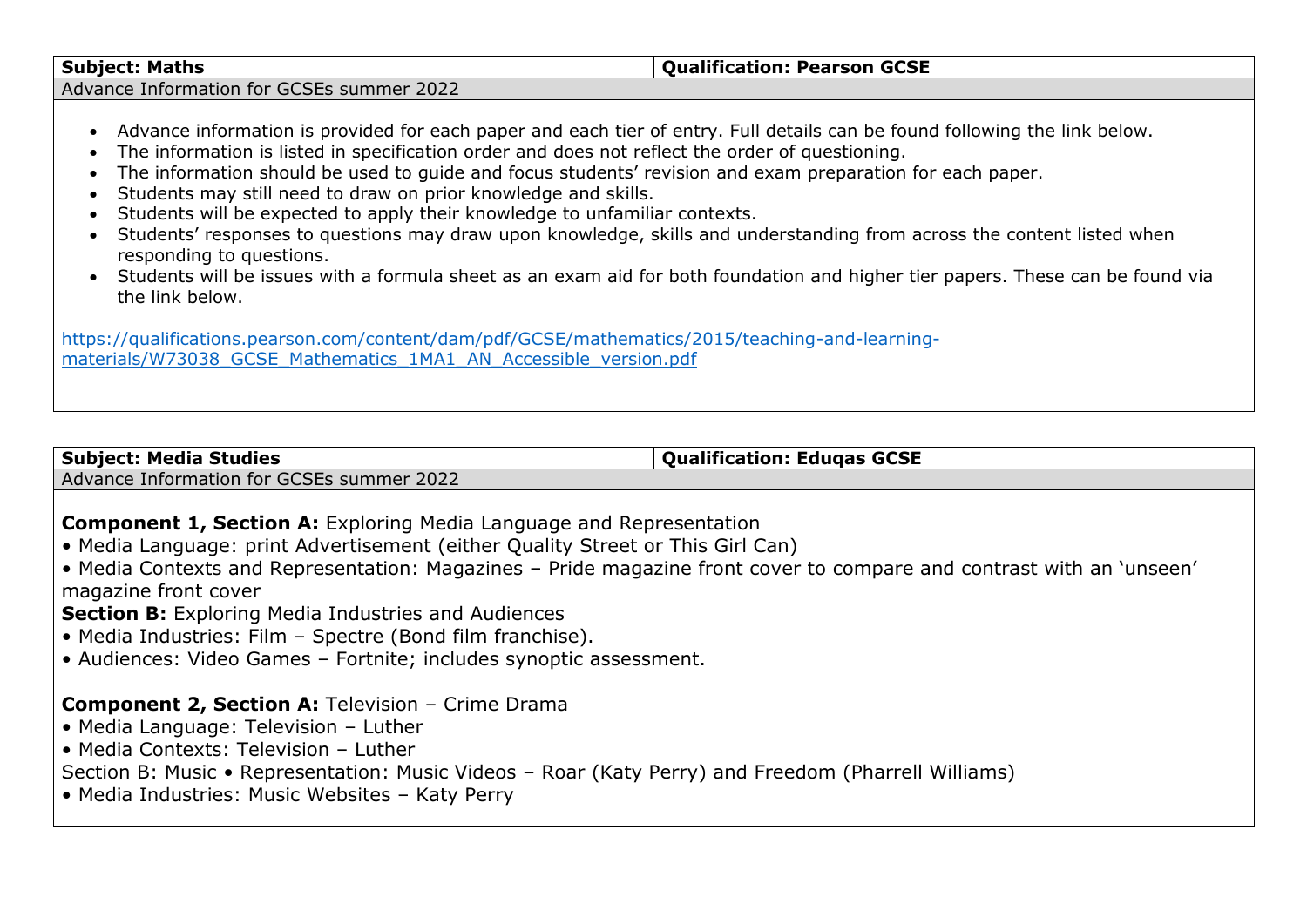#### **Subject: MFL French Qualification: AQA GCSE**

Advance Information for GCSEs summer 2022

*Speaking exam 25%– as we practised in January. Role play, photo card & conversation. To take place, as planned, after Easter. AQA contingency plans in place, if needed. No change in the topics to revise.*

*Reading exam 25% & Listening exam 25% – as the November PPE1 exams. No change in the topics to revise.*

**ADVANCE INFORMATION - Writing exam 25%** - This will be 5 minutes longer, so you can decide which 90 word (foundation & higher) and which 150 word (higher) question to answer. There will be a choice of **3** questions for each, so that you can choose your favourite theme. These are the topics that could be included –

| <b>Foundation tier -</b> (also for the photo question $\&$ 40 word question) <b>Higher tier</b> - |  |  |  |  |  |
|---------------------------------------------------------------------------------------------------|--|--|--|--|--|
|---------------------------------------------------------------------------------------------------|--|--|--|--|--|

| Theme $1 -$<br>a) Me, family & friends - relationships / marriage | Theme $1 -$<br>a) Me, family & friends - relationships / marriage |
|-------------------------------------------------------------------|-------------------------------------------------------------------|
| b)Technology c) Freetime activities - music, cinema, TV,          | b)Technology c) Freetime activities - music, cinema, TV,          |
| food, eating out, sport                                           | food, eating out, sport                                           |
| <b>NOT customs &amp; festivals</b>                                | <b>NOT customs &amp; festivals</b>                                |
| Theme $2 -$                                                       | Theme $2 -$                                                       |
| a) Home, town, neighbourhood & region b) Social issues -          | a) Home, town, neighbourhood & region b) Social issues -          |
| voluntary work, healthy living                                    | voluntary work, healthy living c) global issues -                 |
| NOT travel & tourism/holidays                                     | environment, poverty & homelessness                               |
| NOT global issues - environment, poverty & homelessness           | NOT travel & tourism/holidays                                     |
| Theme $3 -$                                                       | Theme $3 -$                                                       |
| a) My studies b) Life at school c) Jobs, career choices &         | a) My studies b) Life at school c) Education post 16              |
| ambitions                                                         | d) Jobs, career choices & ambitions                               |
| NOT Education post 16                                             |                                                                   |

**Subject: MFL German Qualification: AOA GCSE** 

Advance Information for GCSEs summer 2022

*Speaking exam 25%– as we practised in January. Role play, photo card & conversation. To take place, as planned, after Easter. AQA contingency plans in place, if needed. No change in the topics to revise.*

*Reading exam 25% & Listening exam 25% – as the November PPE1 exams. No change in the topics to revise.*

**ADVANCE INFORMATION - Writing exam 25%** - This will be 5 minutes longer, so you can decide which 90 word (foundation & higher) and which 150 word (higher) question to answer. There will be a choice of **3** questions for each, so that you can choose your favourite theme. These are the topics that could be included –

**Foundation tier -** (also for the photo question & 40 word question) **Higher tier** -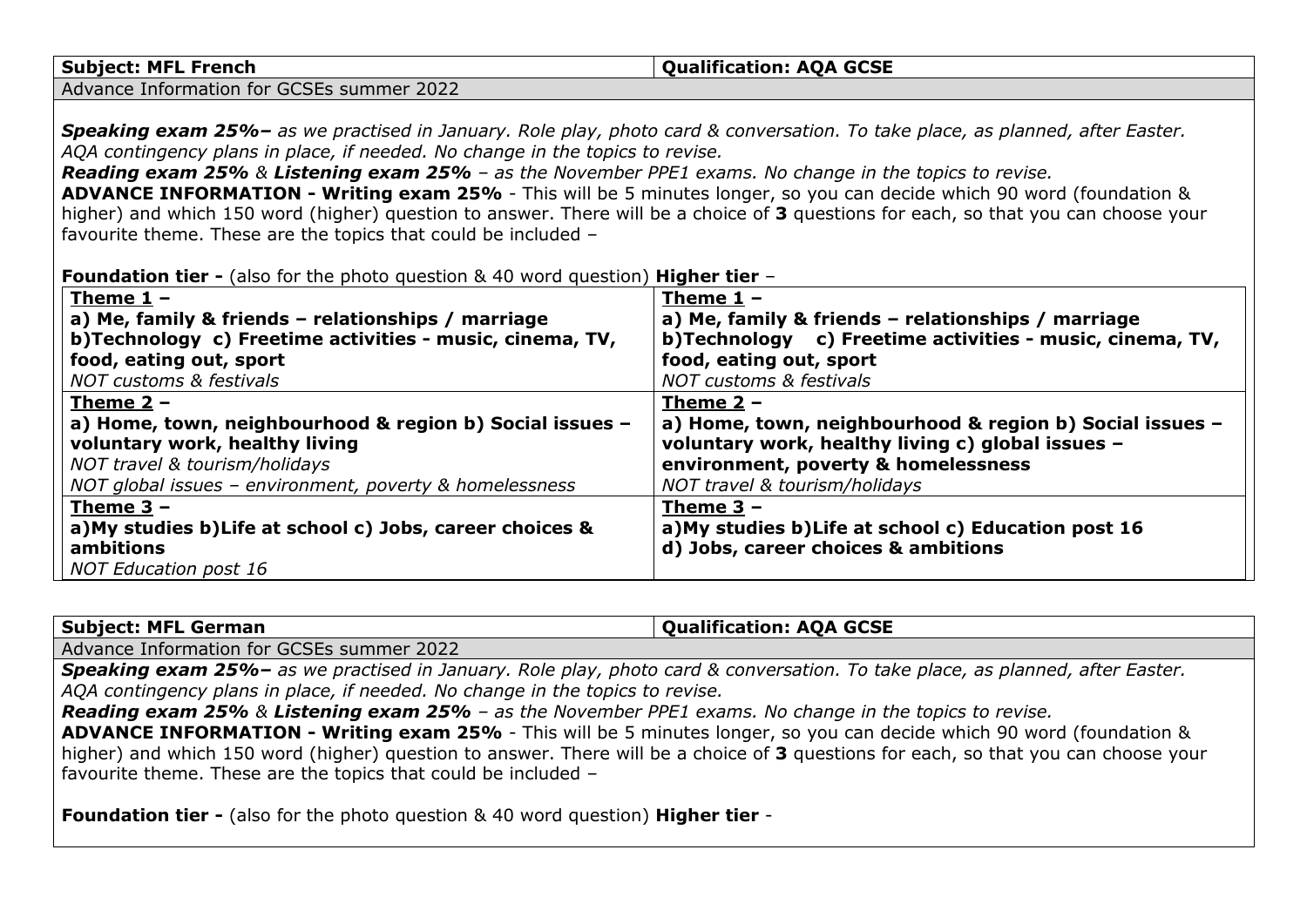| Theme $1 -$                                             | Theme $1 -$                                              |
|---------------------------------------------------------|----------------------------------------------------------|
| a)Technology b) Freetime activities- music, cinema, TV, | a)Technology b) Freetime activities - music, cinema, TV, |
| food, eating out, sport                                 | food, eating out, sport                                  |
| NOT me, family, friends, relationships, marriage        | NOT me, family, friends, relationships, marriage         |
| <b>NOT customs &amp; festivals</b>                      | <b>NOT customs &amp; festivals</b>                       |
| Theme $2 -$                                             | Theme $2 -$                                              |
| a) Home, town, neighbourhood & region b) Travel &       | a) Home, town, neighbourhood & region b) Travel &        |
| tourism                                                 | tourism                                                  |
| NOT social issues - voluntary work, healthy lifestyles  | NOT social issues - voluntary work, healthy lifestyles   |
| NOT global issues - environment, poverty, homelessness  | NOT global issues - environment, poverty, homelessness   |
| Theme $3 -$                                             | Theme $3 -$                                              |
| a) Life at school b) Jobs, career choices & ambitions   | a) Life at school b) Education post 16 c) Jobs, career   |
| <b>NOT My studies</b>                                   | choices & ambitions                                      |
| <b>NOT Education post 16</b>                            | <b>NOT My studies</b>                                    |
|                                                         |                                                          |

| <b>Subject: Music</b>                     | <b>Qualification: Pearson GCSE</b> |
|-------------------------------------------|------------------------------------|
| Advance Information for GCSEs summer 2022 |                                    |
|                                           |                                    |

#### **AOS Section A**

Western Classical Tradition from 1650 – 1910 Popular Music Traditional Music Western Classical Tradition since 1910

#### **AOS Section B**

Mozart's Clarinet Concerto in A major, K. 622, 3rd movement, Rondo Prologue/ Little Shop of Horrors Overture

| <b>Subject: PE</b>                           | <b>Oualification:</b><br><b>Pearson GCSE</b> |
|----------------------------------------------|----------------------------------------------|
| 2022<br>Advance Information for GCSEs summer |                                              |
|                                              |                                              |

Full details of the advance information can be found via the link below. This advance information details the major focus of the content of the exams in 2022. The information is presented in specification order and not question order. Topics that are not included in the advance information may still appear in questions worth fewer than 2 marks.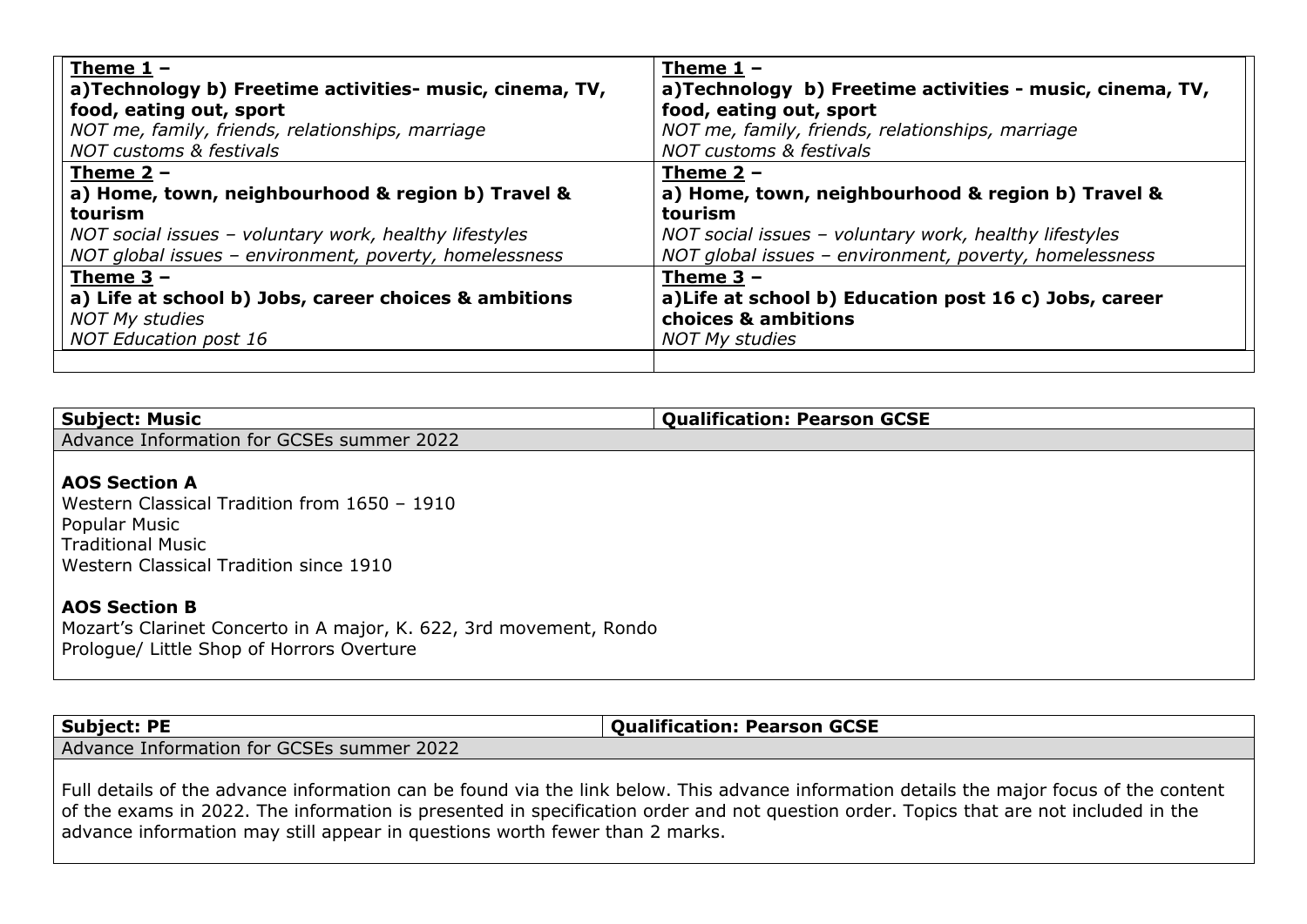[https://qualifications.pearson.com/content/dam/pdf/GCSE/Physical%20Education/2016/Teaching%20and%20learning%20materials/W7](https://qualifications.pearson.com/content/dam/pdf/GCSE/Physical%20Education/2016/Teaching%20and%20learning%20materials/W73044_GCSE_Physical_Education_1PE0_AN_Accessible_version.pdf) [3044\\_GCSE\\_Physical\\_Education\\_1PE0\\_AN\\_Accessible\\_version.pdf](https://qualifications.pearson.com/content/dam/pdf/GCSE/Physical%20Education/2016/Teaching%20and%20learning%20materials/W73044_GCSE_Physical_Education_1PE0_AN_Accessible_version.pdf)

**Subject: Photography Qualification: AQA GCSE** 

Advance Information for GCSEs summer 2022

No further advanced information for Art.

Students will be assessed through their coursework only. There is no exam component this year.

| <b>Subject: RE</b>                                                                                                                                                                          | <b>Qualification: Pearson GCSE</b> |
|---------------------------------------------------------------------------------------------------------------------------------------------------------------------------------------------|------------------------------------|
| Advance Information for GCSEs summer 2022                                                                                                                                                   |                                    |
| https://qualifications.pearson.com/content/dam/pdf/GCSE/religious-studies-b/2016/Teaching-and-learning-<br>materials/W73059 GCSE Religious Studies B 1RB0 AN Accessible version.pdf         |                                    |
| Christianity (paper 1) is 1RB0/1B<br>Judaism (paper 2) is 1RB0/2F                                                                                                                           |                                    |
| In addition;<br>Students must revise all content for Marriage & the Family, Life after Death (paper1)<br>Students must revise all content for Crime & Punishment, Peace & Conflict (paper2) |                                    |

| <b>Subject: Science: Combined Biology</b>                                   | <b>Qualification: AQA GCSE</b> |
|-----------------------------------------------------------------------------|--------------------------------|
| Advance Information for GCSEs summer 2022                                   |                                |
|                                                                             |                                |
| <b>Biology</b>                                                              |                                |
| Information                                                                 |                                |
| • The format/structure of the papers remains unchanged.                     |                                |
| • This advance information covers all examined components.                  |                                |
| • For each paper the list shows the major focus of the content of the exam. |                                |
| • Each paper may cover some, or all, of the content in the listed topic.    |                                |
| • Another list shows which required practical activities will be assessed.  |                                |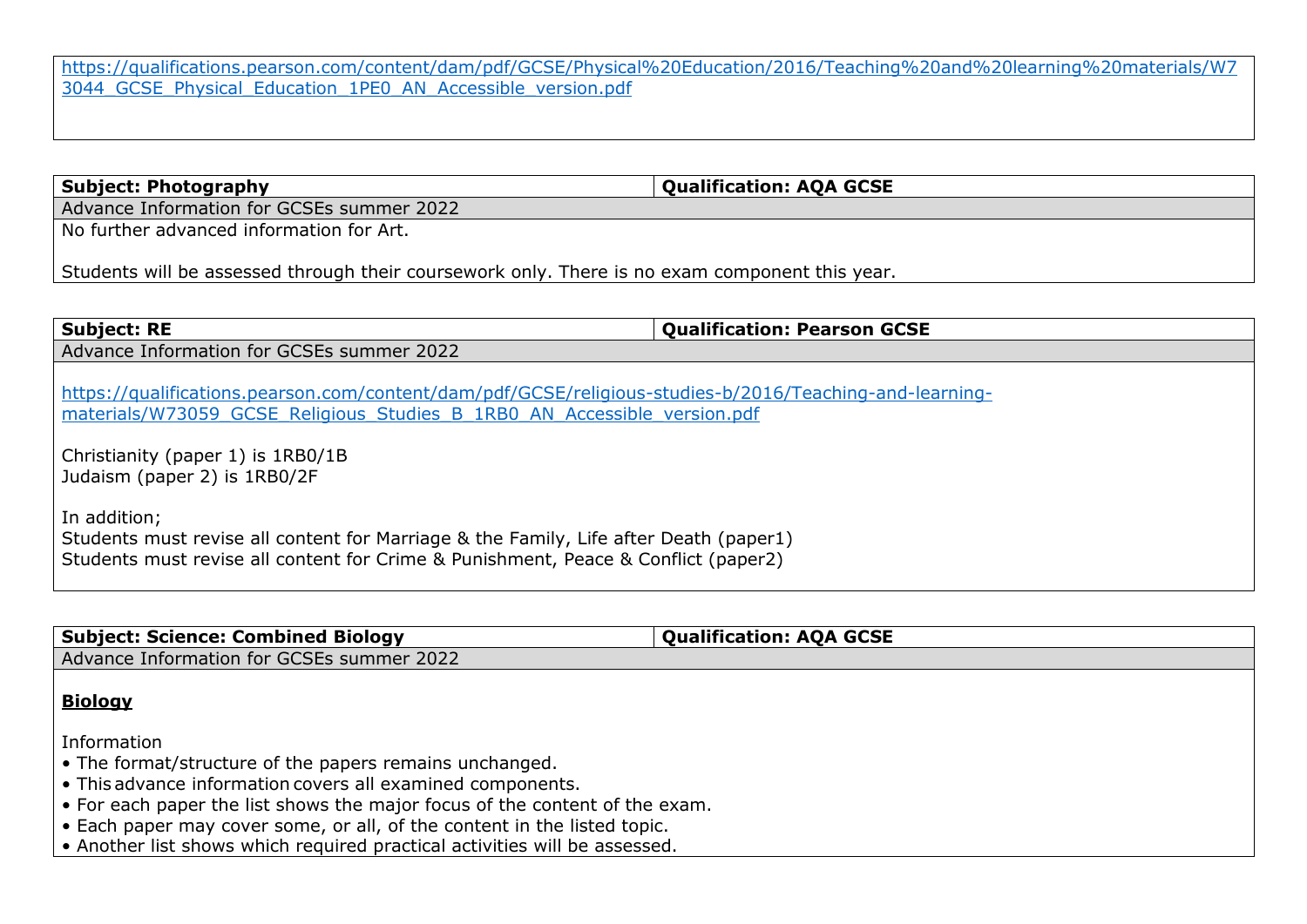- Topics not assessed either directly or through 'linked' content have also been listed.
- The information is presented in specification order and not in question order.
- Assessment of practical skills, maths skills, and Working Scientifically skills will occur throughout all the papers.
- It is not permitted to take this advance information into the exam.
- Advice
- It is advised that teaching and learning should still cover the entire subject content in the specification, so that students are as well prepared as possible for progression to the next stage of their education.
- Topics not explicitly given in any list may appear in low tariff questions or via 'linked' questions. Linked questions are those that bring together knowledge, skills and understanding from across the specification.
- Students will still be expected to apply their knowledge to unfamiliar contexts.

## **Paper Biology 1F 8464/B/1F**

For this paper, the following list shows the major focus of the content of the exam:

- 4.1.2 Cell division
- 4.2.2 Animal tissues, organs and organ systems
- 4.3.1 Communicable diseases
- 4.4.1 Photosynthesis

Required practical activities that will be assessed:

- Required practical activity 1: use of a light microscope.
- Required practical activity 3: use qualitative reagents to test for a range of carbohydrates, lipids and proteins.
- Required practical activity 5: investigate the effect of light on the rate of photosynthesis of an aquatic plant such as pondweed. Topics not assessed in this paper:
- 4.1.3.2 Osmosis
- 4.1.3.3 Active transport
- 4.2.2.4 Coronary heart disease: a non-communicable disease
- 4.4.1.3 Uses of glucose from photosynthesis
- 4.4.2 Respiration

## **Paper Biology 1H 8464/B/1H**

For this paper, the following list shows the major focus of the content of the exam:

- 4.1.2 Cell division
- 4.2.2 Animal tissues, organs and organ systems
- 4.4.1 Photosynthesis

Required practical activities that will be assessed:

- Required practical activity 3: use qualitative reagents to test for a range of carbohydrates, lipids and proteins.
- Required practical activity 4: investigate the effect of pH on the rate of reaction of amylase enzyme.

• Required practical activity 5: investigate the effect of light on the rate of photosynthesis of an aquatic plant such as pondweed. Topics not assessed in this paper:

- 4.1.1.5 Microscopy
- 4.1.3 Transport in cells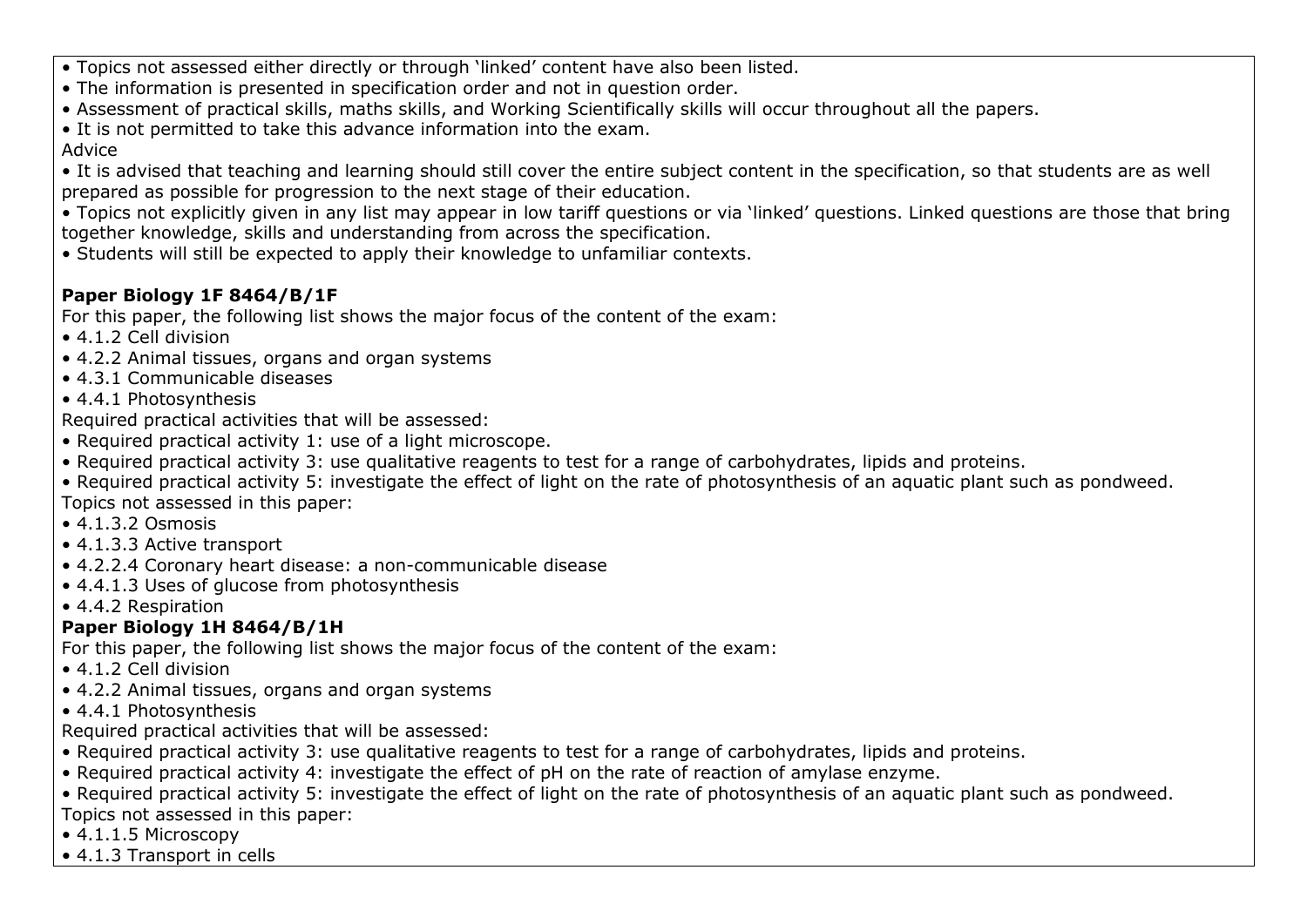- 4.2.3 Plant tissues, organs and systems
- 4.3.1.2 Viral diseases
- 4.3.1.4 Fungal diseases
- 4.3.1.5 Protist diseases
- 4.3.1.6 Human defence systems
- 4.4.1.3 Uses of glucose from photosynthesis
- 4.4.2.2 Response to exercise

## **Paper Biology 2F 8464/B/2F**

For this paper, the following list shows the major focus of the content of the exam:

- 4.5.3 Hormonal control in humans
- 4.6.1 Reproduction
- 4.7.1 Adaptations, interdependence and competition
- 4.7.2 Organisation of an ecosystem

Required practical activity that will be assessed:

• Required practical activity 7: measure the population size of a common species in a habitat. Use sampling techniques to investigate the effect of a factor on the distribution of this species. Topics not assessed in this paper:

- 4.5.2 The human nervous system
- 4.5.3.3 Hormones in human reproduction
- 4.5.3.4 Contraception
- 4.6.1.1 Sexual and asexual reproduction
- 4.6.1.2 Meiosis
- 4.6.1.6 Sex determination
- 4.6.2.1 Variation
- 4.6.2.2 Evolution
- 4.6.2.3 Selective breeding
- 4.6.3.3 Extinction
- 4.6.3.4 Resistant bacteria
- 4.7.1.4 Adaptations
- 4.7.3.1 Biodiversity
- 4.7.3.3 Land use
- 4.7.3.4 Deforestation
- 4.7.3.5 Global warming
- 4.7.3.6 Maintaining biodiversity

## **Paper Biology 2H 8464/B/2H**

For this paper, the following list shows the major focus of the content of the exam:

• 4.5.3 Hormonal control in humans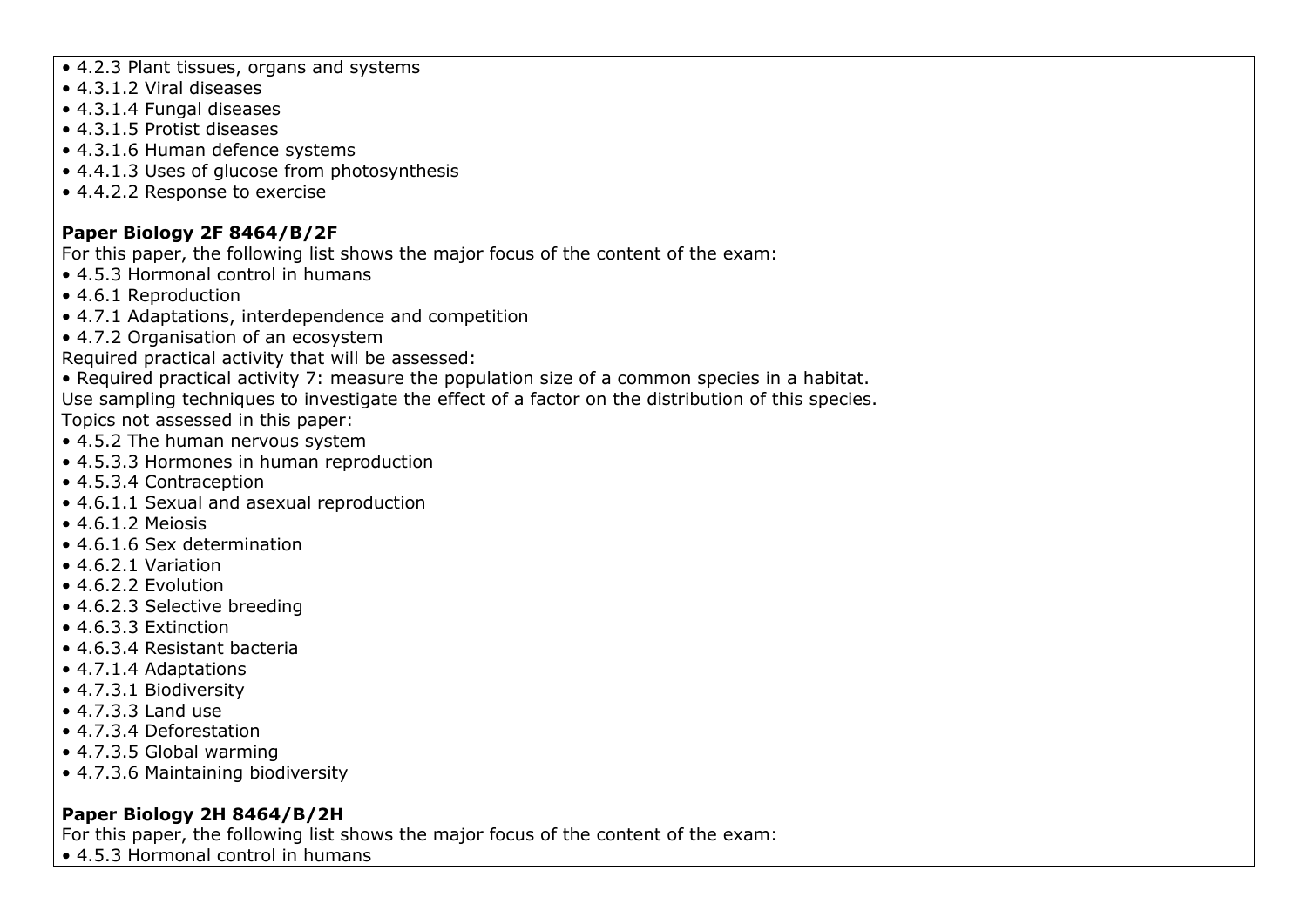• 4.7.2 Organisation of an ecosystem

• 4.7.3 Biodiversity and the effect of human interaction on an ecosystem

Required practical activity that will be assessed:

• Required practical activity 7: measure the population size of a common species in a habitat.

Use sampling techniques to investigate the effect of a factor on the distribution of this species.

Topics not assessed in this paper:

- 4.5.2 The human nervous system
- 4.5.3.4 Contraception
- 4.6.1.1 Sexual and asexual reproduction
- 4.6.1.3 DNA and the genome
- 4.6.1.4 Genetic inheritance
- 4.6.1.5 Inherited disorders
- 4.6.1.6 Sex determination
- 4.6.2 Variation and evolution
- 4.6.3 The development of understanding of genetics and evolution
- 4.7.1.4 Adaptations
- 4.7.3.3 Land use
- 4.7.3.4 Deforestation

| <b>Subject: Science: Combined Chemistry</b>                                                                                   | <b>Qualification: AQA GCSE</b> |  |
|-------------------------------------------------------------------------------------------------------------------------------|--------------------------------|--|
| Advance Information for GCSEs summer 2022                                                                                     |                                |  |
|                                                                                                                               |                                |  |
| Information.                                                                                                                  |                                |  |
| $\bullet$ The format/structure of the papers remains unchanged.                                                               |                                |  |
| $\cdot$ This advance information covers all examined components.                                                              |                                |  |
| $\vert \bullet$ For each paper the list shows the major focus of the content of the exam.                                     |                                |  |
| $\bullet$ Each paper may cover some, or all, of the content in the listed topic.                                              |                                |  |
| $\bullet$ Another list shows which required practical activities will be assessed.                                            |                                |  |
| $\bullet$ Topics not assessed either directly or through 'linked' content have also been listed.                              |                                |  |
| $\bullet$ The information is presented in specification order and not in question order.                                      |                                |  |
| $\cdot$ Assessment of practical skills, maths skills, and Working Scientifically skills will occur throughout all the papers. |                                |  |

• It is not permitted to take this advance information into the exam.

**Advice.**

• It is advised that teaching and learning should still cover the entire subject content in the

specification, so that students are as well prepared as possible for progression to the next stage of their education.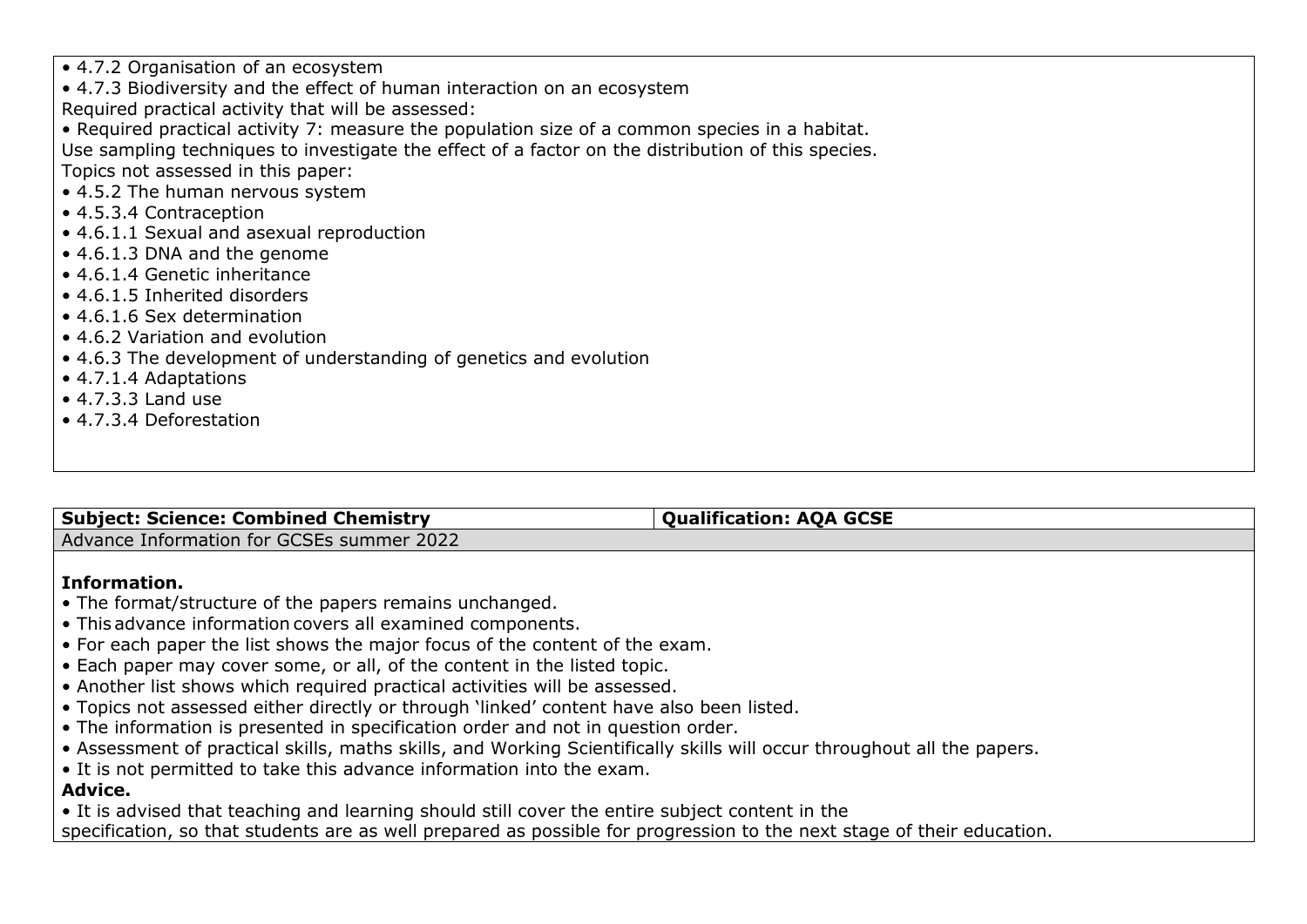• Topics not explicitly given in any list may appear in low tariff questions or via 'linked' questions. Linked questions are those that bring together knowledge, skills and understanding from across the specification.

• Students will still be expected to apply their knowledge to unfamiliar contexts.

## **Paper Chemistry 1F 8464/C/1 Foundation**

For this paper, the following list shows the major focus of the content of the exam:

- 5.1.2 The periodic table
- 5.2.2 How bonding and structure are related to the properties of substances
- 5.2.3 Structure and bonding of carbon
- 5.4.1 Reactivity of metals
- 5.4.2 Reactions of acids
- 5.4.3 Electrolysis

## *Required practical activities that will be assessed:*

• Required practical activity 8: preparation of a pure, dry sample of a soluble salt from an insoluble oxide or carbonate, using a Bunsen burner to heat dilute acid and a water bath or electric heater to evaporate the solution.

• Required practical activity 9: investigate what happens when aqueous solutions are electrolysed using inert electrodes. This should be an investigation involving developing a hypothesis.

• Required practical activity 10: investigate the variables that affect temperature changes in reacting solutions such as, eg, acid plus metals, acid plus carbonates, neutralisations, displacement of metals.

## **Topics not assessed in this paper:**

• Not applicable

## **Paper Chemistry 1H 8464/C/1 Higher**

For this paper, the following list shows the major focus of the content of the exam:

- 5.2.2 How bonding and structure are related to the properties of substances
- 5.3.2 Use of amount of substance in relation to masses of pure substances
- 5.4.1 Reactivity of metals
- 5.4.2 Reactions of acids
- 5.4.3 Electrolysis
- 5.5.1 Exothermic and endothermic reactions

## *Required practical activities that will be assessed:*

• Required practical activity 8: preparation of a pure, dry sample of a soluble salt from an insoluble oxide or carbonate, using a Bunsen burner to heat dilute acid and a water bath or electric heater to evaporate the solution.

• Required practical activity 9: investigate what happens when aqueous solutions are electrolysed using inert electrodes. This should be an investigation involving developing a hypothesis.

• Required practical activity 10: investigate the variables that affect temperature changes in reacting solutions such as, eg, acid plus metals, acid plus carbonates, neutralisations, displacement of metals.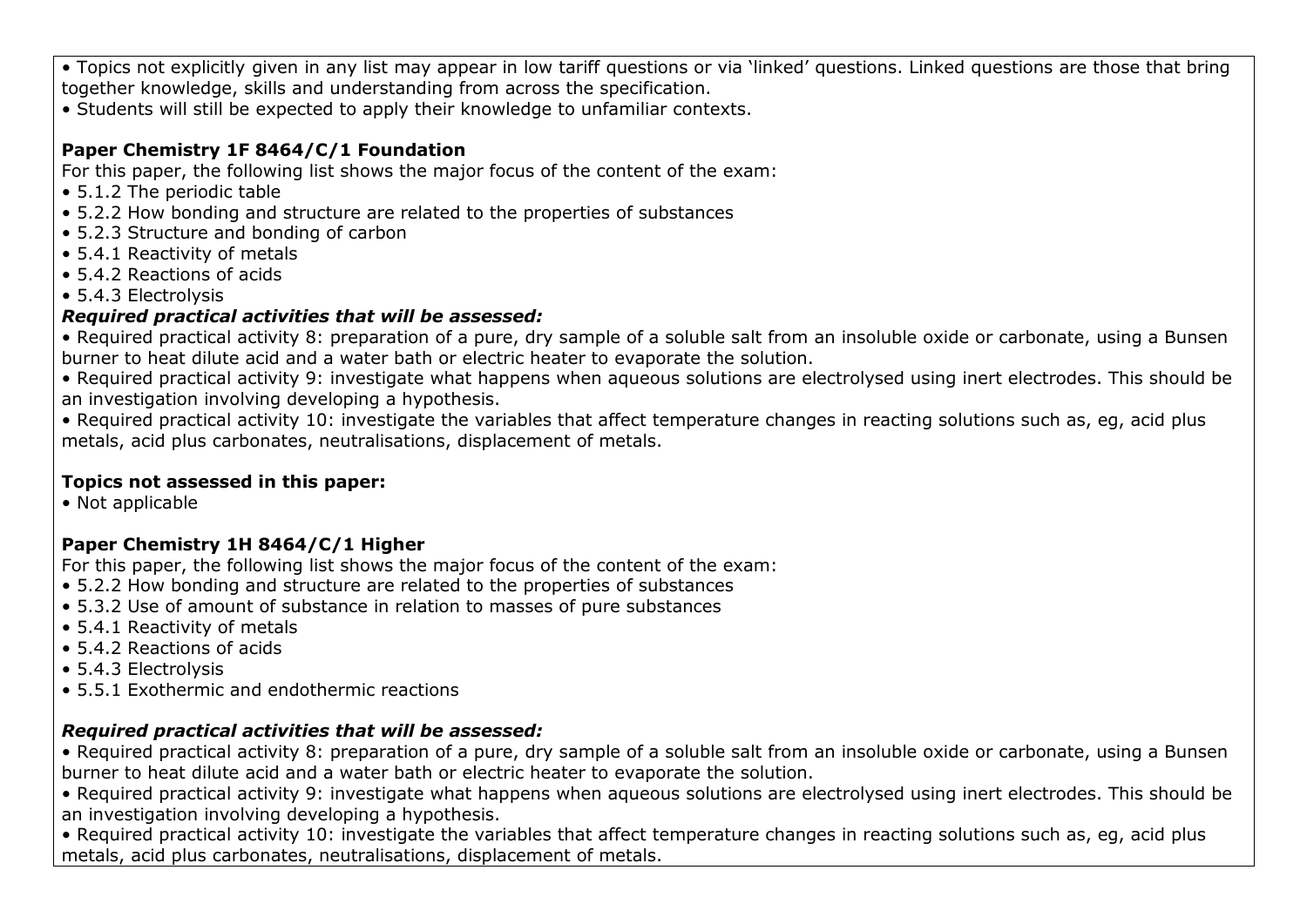### **Topics not assessed in this paper:**

• Not applicable

## **Paper Chemistry 2F 8464/C/2Foundation.**

For this paper, the following list shows the major focus of the content of the exam:

- 5.6.1 Rate of reaction
- 5.6.2 Reversible reactions and dynamic equilibrium
- 5.7.1 Carbon compounds as fuels and feedstock
- 5.8.1 Purity, formulations and chromatography
- 5.9.1 The composition and evolution of the Earth's atmosphere
- 5.9.3 Common atmospheric pollutants and their sources
- 5.10.1 Using the Earth's resources and obtaining potable water

## *Required practical activities that will be assessed:*

• Required practical activity 11: investigate how changes in concentration affect the rates of reactions by a method involving measuring the volume of a gas produced and a method involving a change in colour or turbidity. This should be an investigation involving developing a hypothesis.

• Required practical activity 12: investigate how paper chromatography can be used to separate and tell the difference between coloured substances. Students should calculate Rf values.

## **Topic not assessed in this paper:**

• 5.9.2 Carbon dioxide and methane as greenhouse gases

## **Paper Chemistry 2H 8464/C/2Higher**

For this paper, the following list shows the major focus of the content of the exam:

- 5.6.1 Rate of reaction
- 5.6.2 Reversible reactions and dynamic equilibrium
- 5.7.1 Carbon compounds as fuels and feedstock
- 5.8.1 Purity, formulations and chromatography
- 5.9.1 The composition and evolution of the Earth's atmosphere
- 5.10.1 Using the Earth's resources and obtaining potable water

## *Required practical activities that will be assessed:*

• Required practical activity 11: investigate how changes in concentration affect the rates of reactions by a method involving measuring the volume of a gas produced and a method involving a change in colour or turbidity. This should be an investigation involving developing a hypothesis.

• Required practical activity 12: investigate how paper chromatography can be used to separate and tell the difference between coloured substances. Students should calculate Rf values.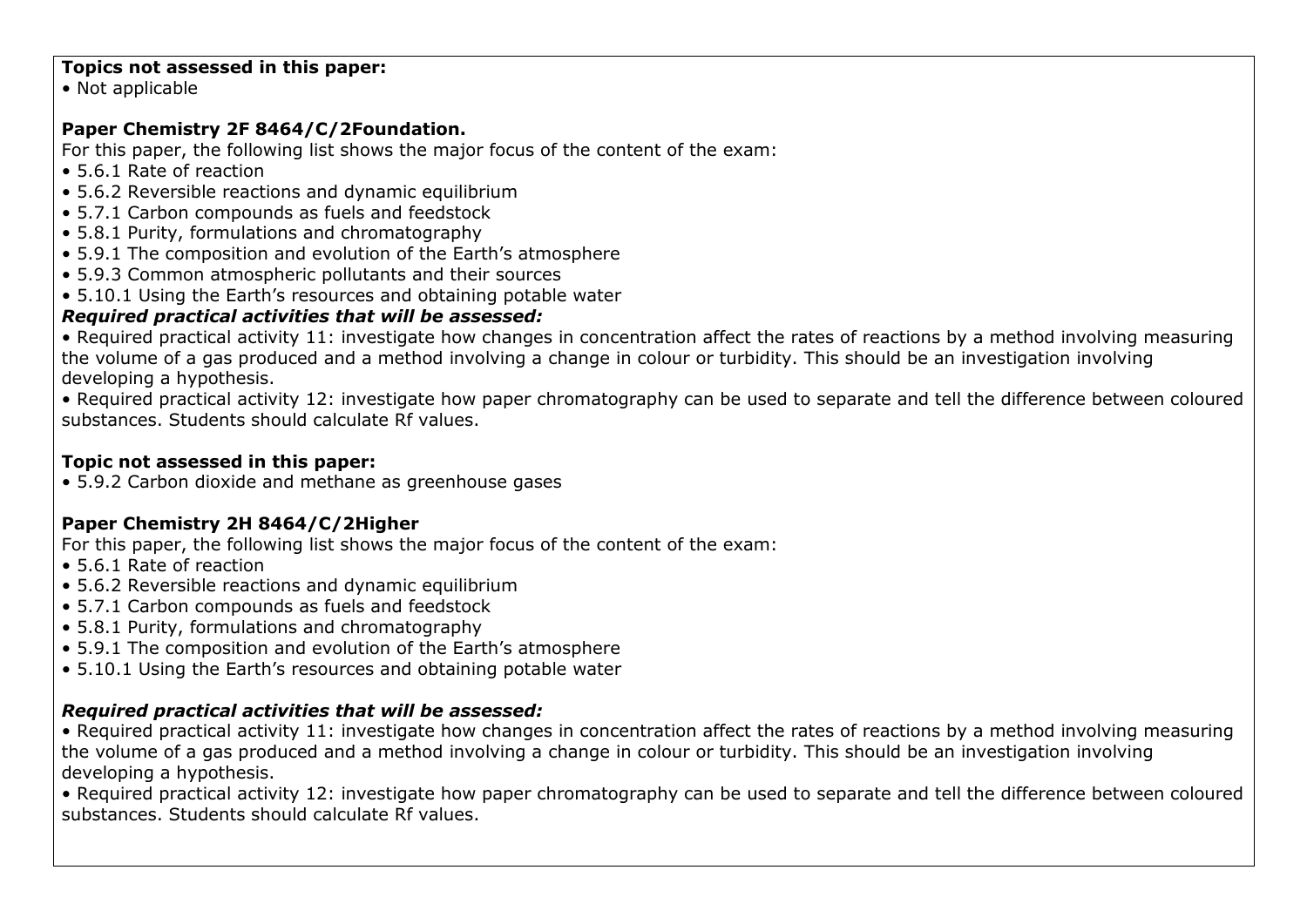### **Topic not assessed in this paper:**

• 5.8.2 Identification of common gases

#### **Subject: Science: Combined Physics <b>Qualification: AOA** GCSE

Advance Information for GCSEs summer 2022

## **Information**

- The format/structure of the papers remains unchanged.
- This advance information covers all examined components.
- For each paper the list shows the major focus of the content of the exam.
- Each paper may cover some, or all, of the content in the listed topic.
- Another list shows which required practical activities will be assessed.
- Topics not assessed either directly or through 'linked' content have also been listed.
- The information is presented in specification order and not in question order.

• Assessment of practical skills, maths skills, and Working Scientifically skills will occur throughout all the papers.

• It is not permitted to take this advance information into the exam

## **Advice**

• It is advised that teaching and learning should still cover the entire subject content in the specification, so that students are as well prepared as possible for progression to the next stage of their education.

• Topics not explicitly given in any list may appear in low tariff questions or via 'linked' questions. Linked questions are those that bring together knowledge, skills and understanding from across the specification.

• Students will still be expected to apply their knowledge to unfamiliar contexts.

## **Focus of the June 2022 exam**

#### **Paper Physics 1 Foundation (8464/P/1F) For this paper, the following list shows the major focus of the content of the exam:**

• 6.1.1 Energy changes in a system, and the ways energy is stored before and after such changes

- 6.1.3 National and global energy resources
- 6.2.1 Current, potential difference and resistance
- 6.3.1 Changes of state and the particle model

• 6.4.2 Atoms and nuclear radiation

## **Required practical activities that will be assessed:**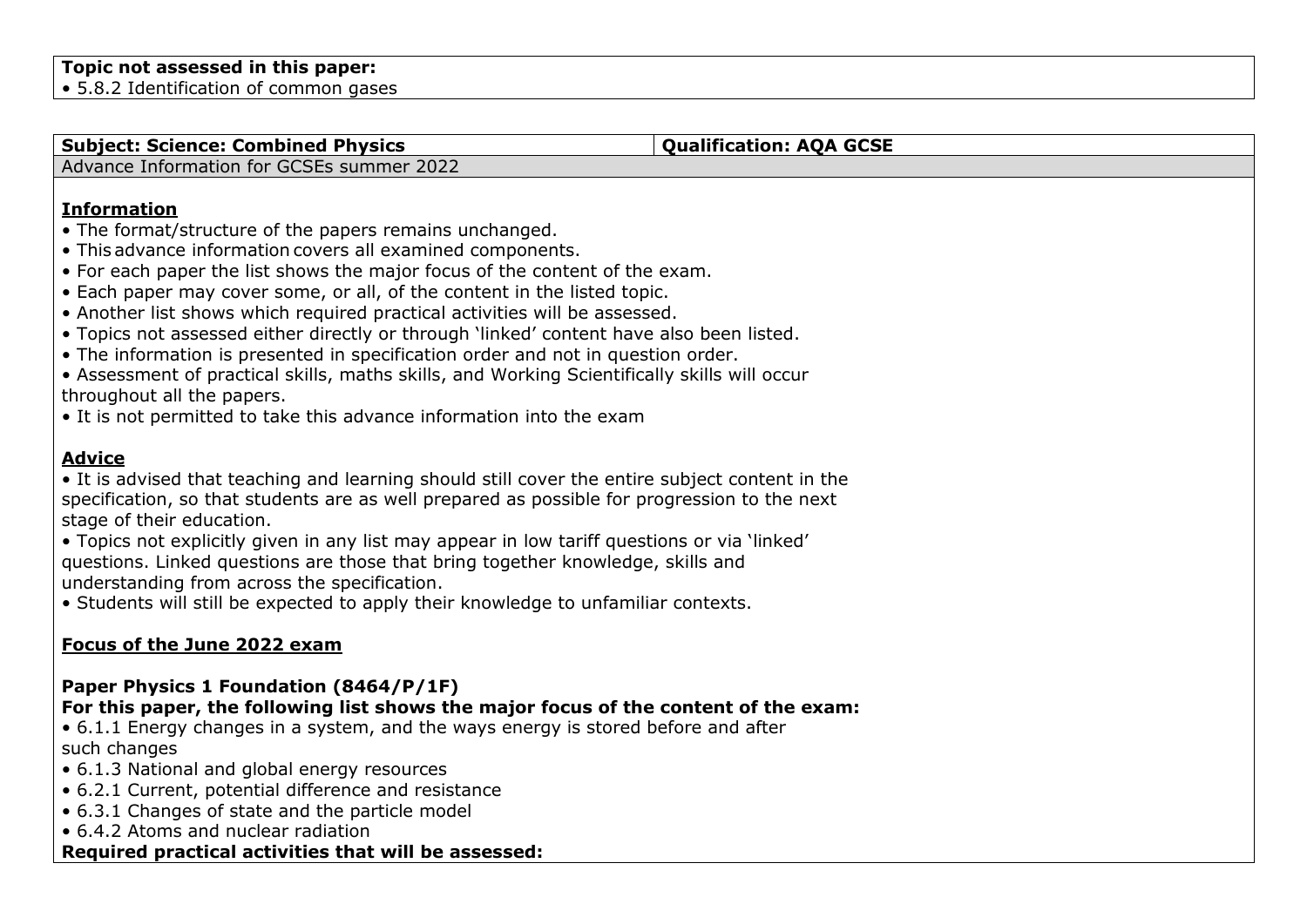• Required practical activity 14: an investigation to determine the specific heat capacity of one or more materials. The investigation will involve linking the decrease of one energy

store (or work done) to the increase in temperature and subsequent increase in thermal energy stored.

• Required practical activity 16: use circuit diagrams to construct appropriate circuits to investigate the I–V characteristics of a variety of circuit elements, including a filament lamp, a diode and a resistor at constant temperature.

## **Topics not assessed in this paper:**

- 6.2.3 Domestic uses and safety
- 6.3.3 Particle model and pressure
- 6.4.1 Atoms and isotopes

## **Paper Physics 1 Higher (8464/P/1H)**

## **For this paper, the following list shows the major focus of the content of the exam:**

- 6.1.1 Energy changes in a system, and the ways energy is stored before and after such changes
- 6.2.4 Energy transfers
- 6.3.1 Changes of state and the particle model
- 6.3.3 Particle model and pressure
- 6.4.1 Atoms and isotopes
- 6.4.2 Atoms and nuclear radiation

## **Required practical activities that will be assessed:**

• Required practical activity 14: an investigation to determine the specific heat capacity of one or more materials. The investigation will involve linking the decrease of one energy store (or work done) to the increase in temperature and subsequent increase in thermal energy stored.

• Required practical activity 16: use circuit diagrams to construct appropriate circuits to investigate the I–V characteristics of a variety of circuit elements, including a filament lamp, a diode and a resistor at constant temperature.

Topics not assessed in this paper:

- 6.2.2 Series and parallel circuits
- 6.2.3 Domestic uses and safety
- 6.3.2 Internal energy and energy transfers

## **Paper Physics 2 Foundation (8464/P/2F)**

## **For this paper, the following list shows the major focus of the content of the exam:**

- 6.5.1 Forces and their interactions
- 6.5.4.1 Describing motion along a line
- 6.5.4.2 Forces, accelerations and Newton's Laws of motion
- 6.5.4.3 Forces and braking
- 6.6.2 Electromagnetic waves
- 6.7.1 Permanent and induced magnetism, magnetic forces and fields
- 6.7.2 The motor effect

## **Required practical activity that will be assessed:**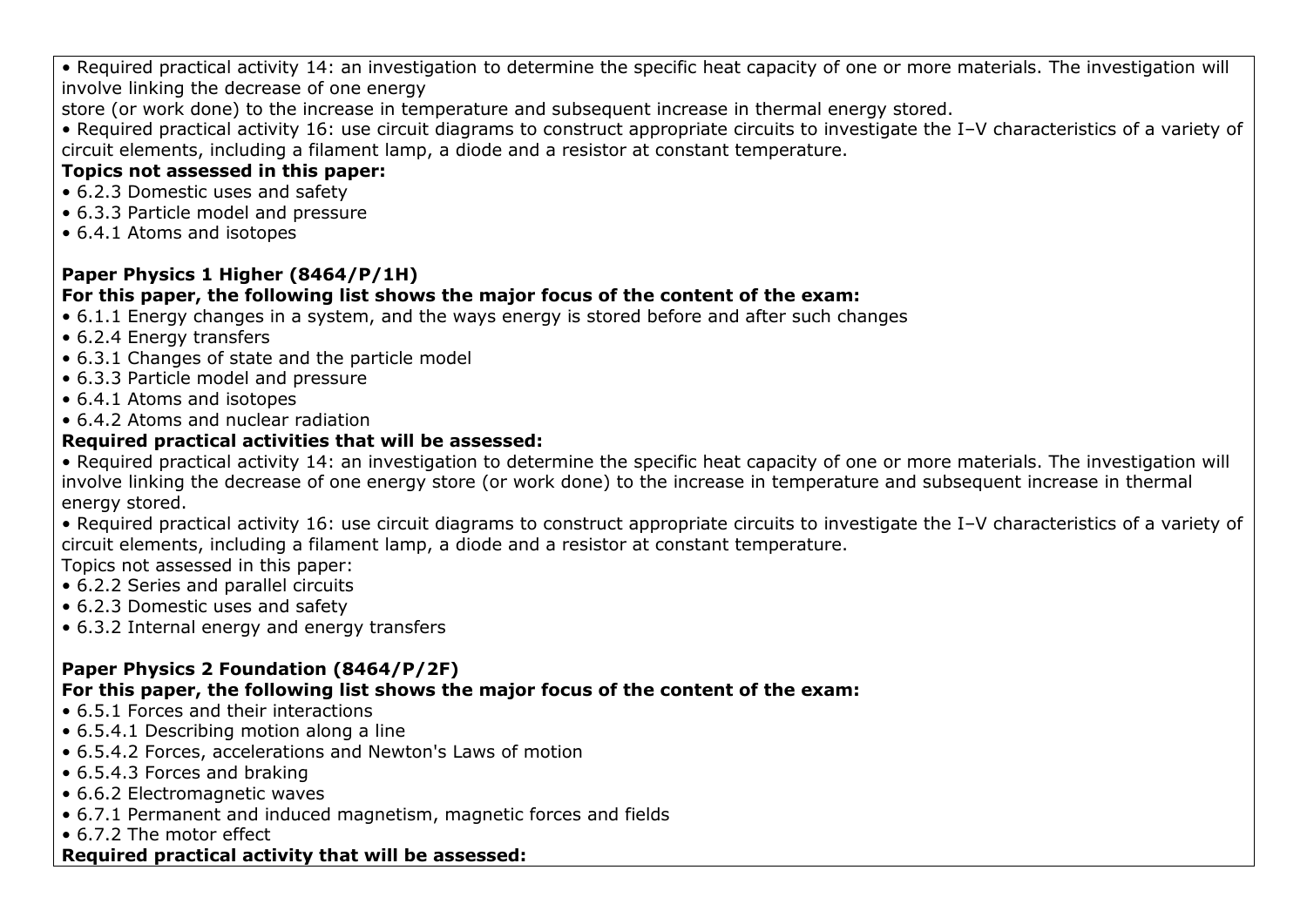• Required practical activity 21: investigate how the amount of infrared radiation absorbed or radiated by a surface depends on the nature of that surface.

## **Topic not assessed in this paper:**

• 6.5.3 Forces and elasticity

## **Paper Physics 2 Higher (8464/P/2H)**

**For this paper, the following list shows the major focus of the content of the exam:**

- 6.5.1 Forces and their interactions
- 6.5.4.1 Describing motion along a line
- 6.5.4.2 Forces, accelerations and Newton's Laws of motion
- 6.5.5 Momentum
- 6.6.2 Electromagnetic waves
- 6.7.2 The motor effect

## **Required practical activity that will be assessed:**

• Required practical activity 21: investigate how the amount of infrared radiation absorbed or radiated by a surface depends on the nature of that surface.

## **Topics not assessed in this paper:**

- 6.5.3 Forces and elasticity
- 6.5.4.3 Forces and braking
- 6.7.1 Permanent and induced magnetism, magnetic forces and fields

| <b>Subject: Separate Science: Biology</b>                                                    | <b>Qualification: AQA GCSE</b> |  |
|----------------------------------------------------------------------------------------------|--------------------------------|--|
| Advance Information for GCSEs summer 2022                                                    |                                |  |
|                                                                                              |                                |  |
| • The format/structure of the papers remains unchanged.                                      |                                |  |
| • This advance information covers all examined components.                                   |                                |  |
| • For each paper the list shows the major focus of the content of the exam.                  |                                |  |
| • Each paper may cover some, or all, of the content in the listed topic.                     |                                |  |
| • Another list shows which required practical activities will be assessed.                   |                                |  |
| . Topics not assessed either directly or through 'linked' content have also been listed.     |                                |  |
| • The information is presented in specification order and not in question order.             |                                |  |
| • Assessment of practical skills, maths skills, and Working Scientifically skills will occur |                                |  |
| throughout all the papers.                                                                   |                                |  |
| • It is not permitted to take this advance information into the exam.                        |                                |  |
| Advice                                                                                       |                                |  |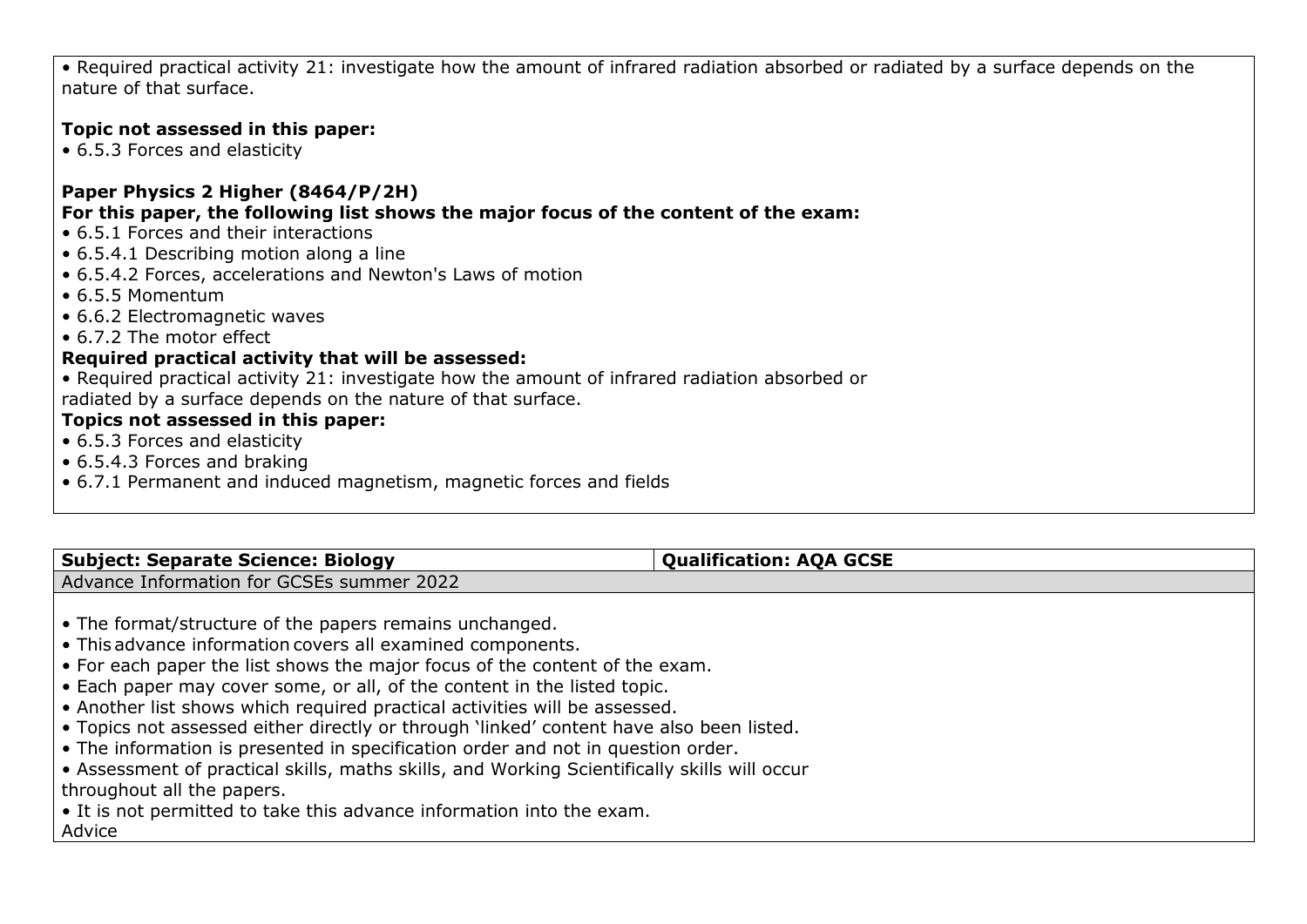• It is advised that teaching and learning should still cover the entire subject content in the specification, so that students are as well prepared as possible for progression to the next stage of their education.

• Topics not explicitly given in any list may appear in low tariff questions or via 'linked' questions. Linked questions are those that bring together knowledge, skills and understanding from across the specification.

• Students will still be expected to apply their knowledge to unfamiliar contexts.

## **Focus of the June 2022 exam**

## **Paper 1 – Foundation (Paper 1F 8461/1F)**

For this paper, the following list shows the major focus of the content of the exam:

- 4.1.1 Cell structure
- 4.1.3 Transport in cells
- 4.2.2 Animal tissues, organs and organ systems
- 4.3.1 Communicable diseases
- 4.4.1 Photosynthesis

Required practical activities that will be assessed:

- Required practical activity 1: how a light microscope is used to observe plant cells.
- Required practical activity 3: investigate the effect of a range of concentrations of salt solution on the mass of plant tissue.
- Required practical activity 4: use qualitative reagents to test for a range of carbohydrates, lipids and proteins.

• Required practical activity 6: investigate the effect of light intensity on the rate of photosynthesis using an aquatic organism such as pondweed.

Topics not assessed in this paper:

- 4.1.1.4 Cell differentiation
- 4.2.1 Principles of organisation
- 4.2.2.3 Blood
- 4.2.2.7 Cancer
- 4.3.1.5 Protist diseases
- 4.4.1.3 Uses of glucose from photosynthesis
- 4.4.2.1 Aerobic and anaerobic respiration
- 4.4.2.2 Response to exercise
- 4.4.2.3 Metabolism

## **Paper 1 Higher – (Paper 1H 8461/1H)**

For this paper, the following list shows the major focus of the content of the exam:

- 4.1.1 Cell structure
- 4.1.3 Transport in cells
- 4.2.2 Animal tissues, organs and organ systems
- 4.2.3 Plant tissues, organs and systems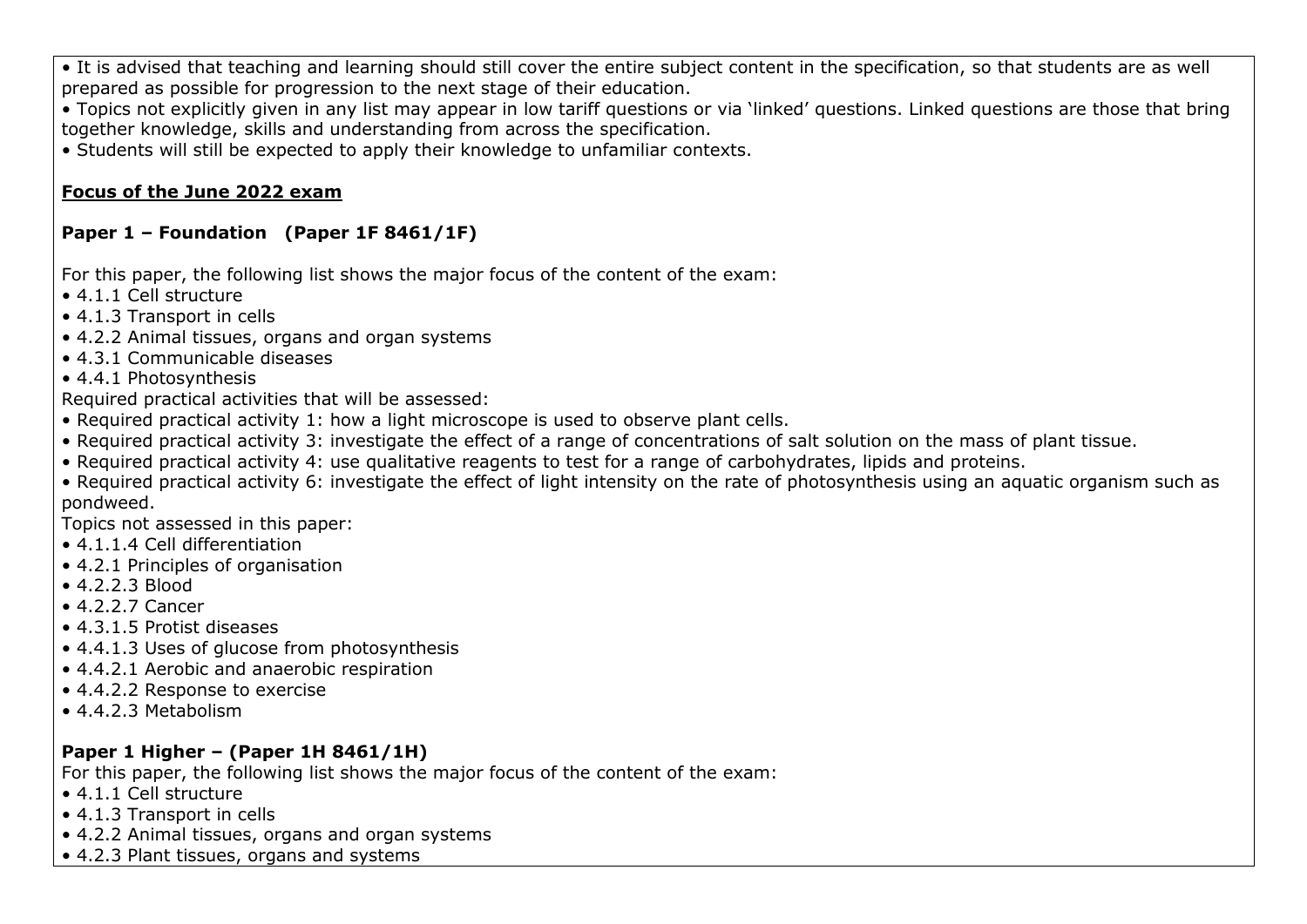- 4.3.1 Communicable diseases
- 4.3.2 Monoclonal antibodies
- Required practical activities that will be assessed:
- Required practical activity 1: use a light microscope to observe plant cells.
- Required practical activity 3: investigate the effect of a range of concentrations of salt solution on the mass of plant tissue.
- Required practical activity 4: use qualitative reagents to test for a range of carbohydrates, lipids and proteins.
- Topics not assessed in this paper:
- 4.2.2.3 Blood
- 4.2.2.7 Cancer
- 4.3.1.8 Antibiotics and pain killers
- 4.3.1.9 Discovery and development of drugs
- 4.4.2.2 Response to exercise

## **Paper 2 – Foundation (Paper 2F 8461/2F)**

For this paper, the following list shows the major focus of the content of the exam:

- 4.5.2 The human nervous system
- 4.5.3 Hormonal control in humans
- 4.5.4 Plant hormones
- 4.6.1 Reproduction
- 4.6.3 The development of understanding of genetics and evolution

Required practical activities that will be assessed:

- Required practical activity 7: carry out an investigation into human reaction times.
- Required practical activity 8: investigate the effect of light on the growth of newly germinated seedlings.
- Required practical activity 9: measure the population size of a common species in a habitat.

Topics not assessed in this paper:

- 4.5.2.2 The brain
- 4.5.2.3 The eye
- 4.5.3.3 Maintaining water and nitrogen balance in the body
- 4.6.1.3 Advantages and disadvantages of sexual and asexual reproduction
- 4.6.1.5 DNA structure
- 4.6.1.8 Sex determination
- 4.6.2 Variation and evolution
- 4.6.3.1 Theory of evolution
- 4.6.3.2 Speciation
- 4.6.3.3 The understanding of genetics
- 4.6.3.7 Resistant bacteria
- 4.7.1.4 Adaptations
- 4.7.2.2 How materials are cycled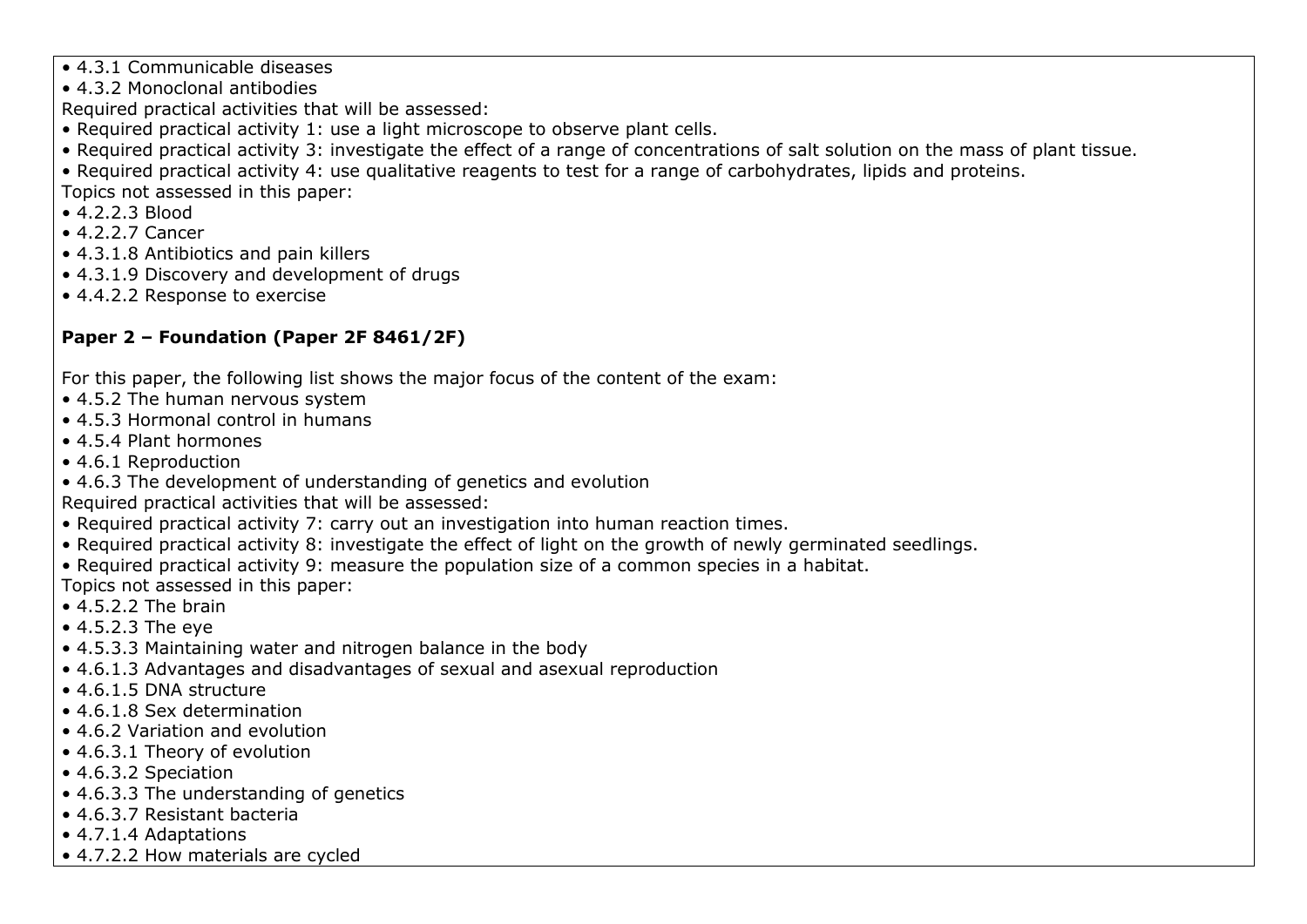- 4.7.2.3 Decomposition
- 4.7.3.1 Biodiversity
- 4.7.3.3 Land use
- 4.7.3.4 Deforestation
- 4.7.3.5 Global warming
- 4.7.3.6 Maintaining biodiversity
- 4.7.4 Trophic levels in an ecosystem
- 4.7.5 Food production

## **Paper 2 – Higher (Paper 2H 8461/2H)**

For this paper, the following list shows the major focus of the content of the exam:

- 4.5.2 The human nervous system
- 4.5.3 Hormonal control in humans
- 4.5.4 Plant hormones
- 4.6.1 Reproduction
- 4.7.2 Organisation of an ecosystem

Required practical activities that will be assessed:

- Required practical activity 8: investigate the effect of light on the growth of newly germinated seedlings.
- Required practical activity 9: measure the population size of a common species in a habitat.

Topics not assessed in this paper:

- 4.5.2.1 Structure and function
- $\bullet$  4.5.2.2 The brain
- 4.5.2.3 The eye
- 4.5.3.4 Hormones in human reproduction
- 4.5.3.5 Contraception
- 4.5.3.6 The use of hormones to treat infertility
- 4.5.3.7 Negative feedback
- 4.5.4.2 Use of plant hormones
- 4.6.1.3 Advantages and disadvantages of sexual and asexual reproduction
- 4.6.1.8 Sex determination
- 4.6.2 Variation and evolution
- 4.6.3 The development of understanding of genetics and evolution
- 4.6.4 Classification of living organisms
- 4.7.1.4 Adaptations
- 4.7.2.4 Impact of environmental change
- 4.7.3.1 Biodiversity
- 4.7.3.4 Deforestation
- 4.7.3.6 Maintaining biodiversity
- 4.7.4.1 Trophic levels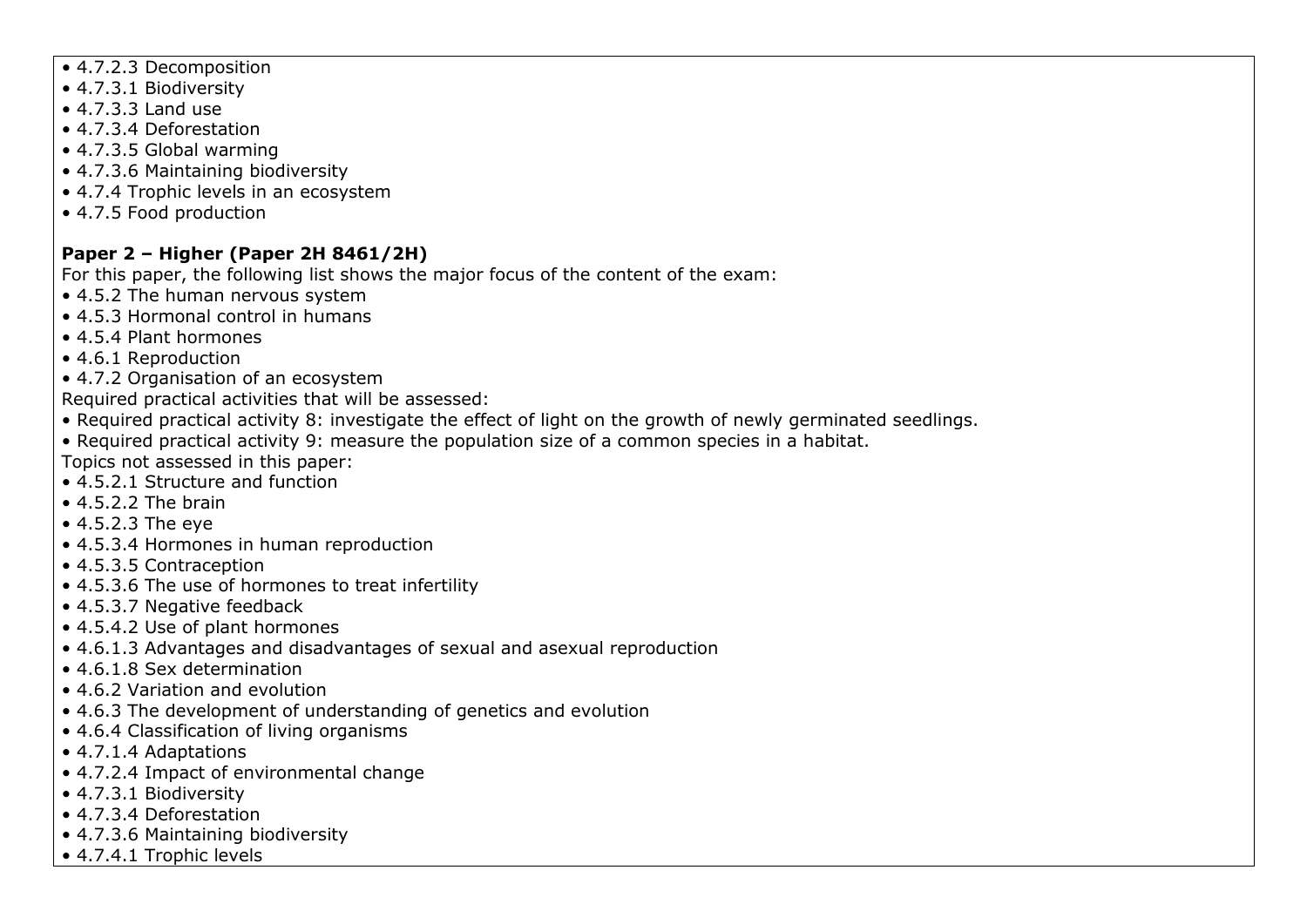• 4.7.5.3 Sustainable fisheries

• 4.7.5.4 Role of biotechnology

#### **Subject: Separate Science: Chemistry <b>ACCSE Qualification: AQA** GCSE

Advance Information for GCSEs summer 2022

## **Information.**

The format/structure of the papers remains unchanged.

- This advance information covers all examined components.
- For each paper the list shows the major focus of the content of the exam.
- Each paper may cover some, or all, of the content in the listed topic.
- Another list shows which required practical activities will be assessed.
- Topics not assessed either directly or through 'linked' content have also been listed.
- The information is presented in specification order and not in question order.
- Assessment of practical skills, maths skills, and Working Scientifically skills will occur throughout all the papers.
- It is not permitted to take this advance information into the exam.

## **Advice**

• It is advised that teaching and learning should still cover the entire subject content in the specification, so that students are as well prepared as possible for progression to the next stage of their education.

• Topics not explicitly given in any list may appear in low tariff questions or via 'linked' questions. Linked questions are those that bring together knowledge, skills and understanding from across the specification.

• Students will still be expected to apply their knowledge to unfamiliar contexts.

## **Paper 1H 8462/1H**

For this paper, the following list shows the major focus of the content of the exam:

- 4.1.2 The periodic table
- 4.2.1 Chemical bonds, ionic, covalent and metallic
- 4.2.2 How bonding and structure are related to the properties of substances
- 4.2.3 Structure and bonding of carbon
- 4.3.2 Use of amount of substance in relation to masses of pure substances
- 4.4.1 Reactivity of metals
- 4.4.2 Reactions of acids
- 4.4.3 Electrolysis
- 4.5.1 Exothermic and endothermic reactions

Required practical activities that will be assessed: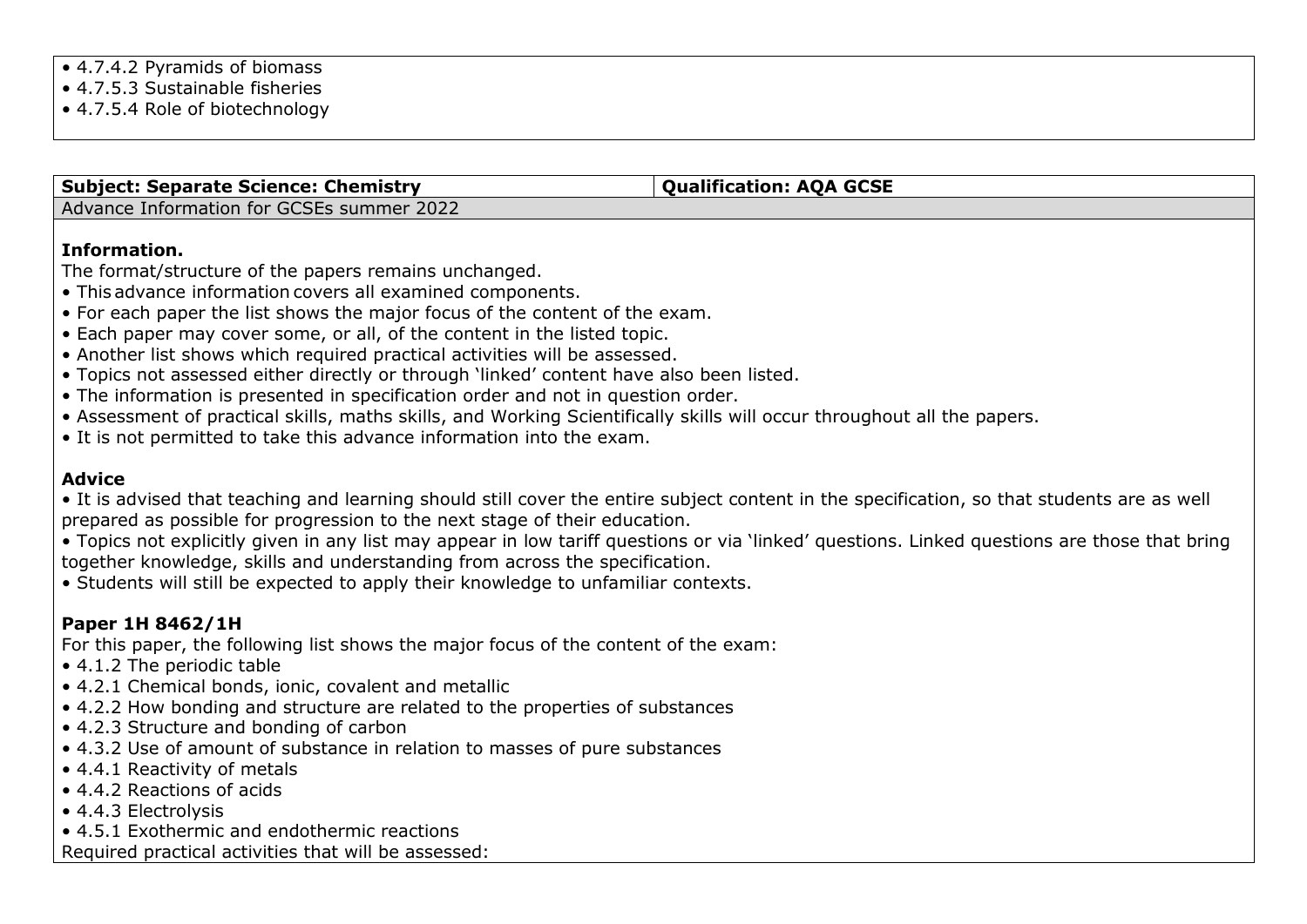• Required practical activity 1: preparation of a pure, dry sample of a soluble salt from an insoluble oxide or carbonate, using a Bunsen burner to heat dilute acid and a water bath or electric heater to evaporate the solution.

• Required practical activity 2: determination of the reacting volumes of solutions of a strong acid and a strong alkali by titration.

• Required practical activity 4: investigate the variables that affect temperature changes in reacting solutions such as, eg, acid plus metals, acid plus carbonates, neutralisations, displacement of metals.

## **Topic not assessed in this paper:**

• 4.2.4 Bulk and surface properties of matter including nanoparticles.

## **Paper 2H 8462/2H**

For this paper, the following list shows the major focus of the content of the exam:

- 4.6.1 Rate of reaction
- 4.6.2 Reversible reactions and dynamic equilibrium
- 4.7.1 Carbon compounds as fuels and feedstock
- 4.9.1 The composition and evolution of the Earth's atmosphere
- 4.10.1 Using the Earth's resources and obtaining potable water
- 4.10.4 The Haber process and the use of NPK fertilisers

Required practical activities that will be assessed:

• Required practical activity 5: investigate how changes in concentration affect the rates of reactions by a method involving measuring the volume of a gas produced and a method involving a change in colour or turbidity. This should be an investigation developing a hypothesis.

• Required practical activity 7: use of chemical tests to identify the ions in unknown single ionic compounds covering the ions from sections Flame tests through to Sulfates.

## **Topic not assessed in this paper:**

• 4.9.2 Carbon dioxide and methane as greenhouse gases.

| <b>Subject: Separate Science: Physics</b>                                                                                                                                                                                                                                                                                                                                                                                                                                        | <b>Qualification: AQA GCSE</b> |
|----------------------------------------------------------------------------------------------------------------------------------------------------------------------------------------------------------------------------------------------------------------------------------------------------------------------------------------------------------------------------------------------------------------------------------------------------------------------------------|--------------------------------|
| Advance Information for GCSEs summer 2022                                                                                                                                                                                                                                                                                                                                                                                                                                        |                                |
| <b>Information</b><br>• The format/structure of the papers remains unchanged.<br>• This advance information covers all examined components.<br>• For each paper the list shows the major focus of the content of the exam.<br>• Each paper may cover some, or all, of the content in the listed topic.<br>• Another list shows which required practical activities will be assessed.<br>• Topics not assessed either directly or through 'linked' content have also been listed. |                                |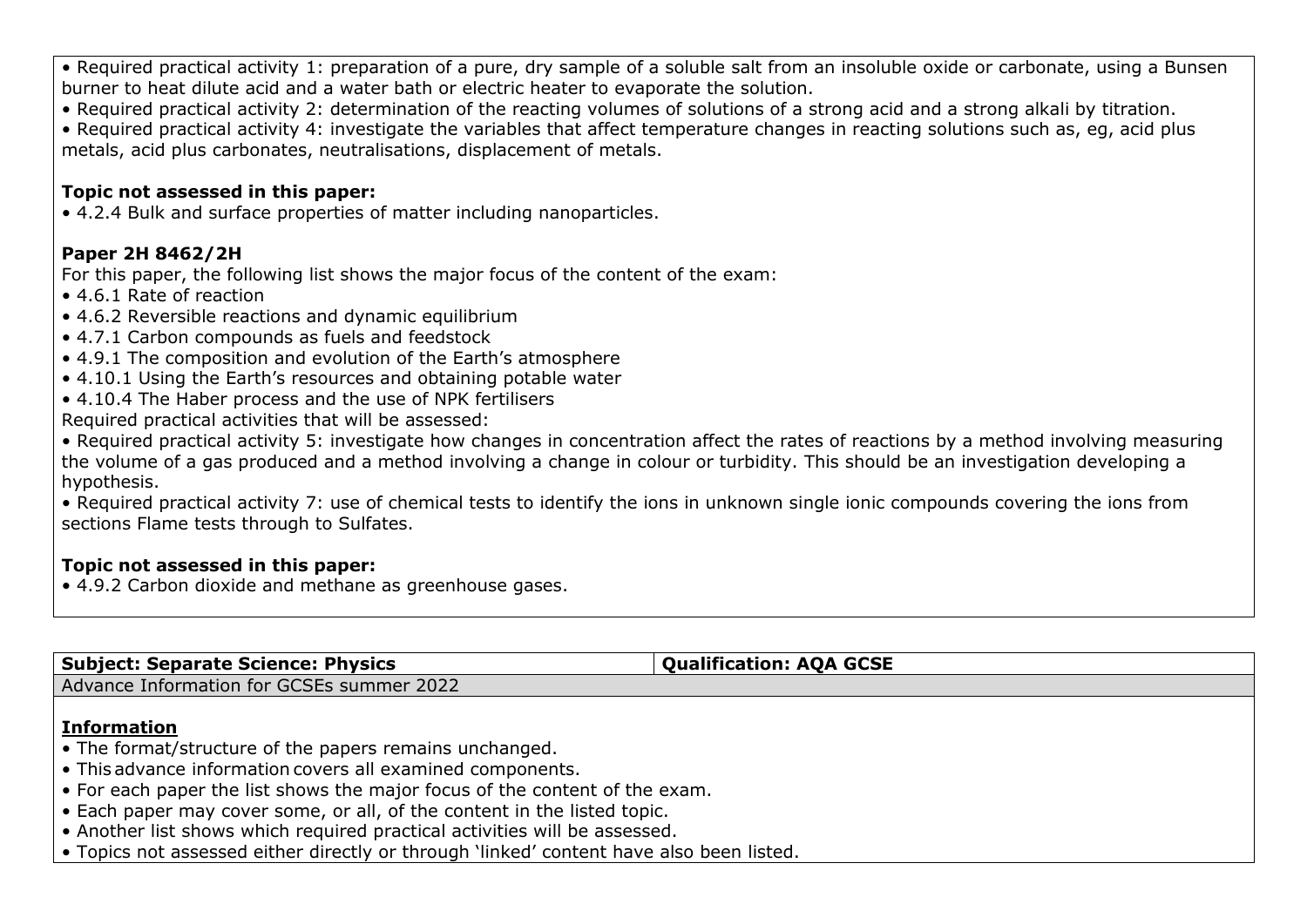- The information is presented in specification order and not in question order.
- Assessment of practical skills, maths skills, and Working Scientifically skills will occur throughout all the papers.
- It is not permitted to take this advance information into the exam

## **Advice**

• It is advised that teaching and learning should still cover the entire subject content in the specification, so that students are as well prepared as possible for progression to the next stage of their education.

• Topics not explicitly given in any list may appear in low tariff questions or via 'linked' questions. Linked questions are those that bring together knowledge, skills and understanding from across the specification.

• Students will still be expected to apply their knowledge to unfamiliar contexts.

## **Focus of the June 2022 exam**

## **Paper 1 Foundation (8463/1F)**

## **For this paper, the following list shows the major focus of the content of the exam:**

- 4.1.1 Energy changes in a system, and the ways energy is stored before and after such changes
- 4.1.2 Conservation and dissipation of energy
- 4.2.1 Current, potential difference and resistance
- 4.2.5 Static electricity
- 4.3.1 Changes of state and the particle model
- 4.3.2 Internal energy and energy transfers
- 4.4.2 Atoms and nuclear radiation

## **Required practical activities that will be assessed:**

• Required practical activity 2: investigate the effectiveness of different materials as thermal insulators and the factors that may affect the thermal insulation properties of a material.

• Required practical activity 5: use appropriate apparatus to make and record the measurements needed to determine the densities of regular and irregular solid objects and liquids. Volume should be determined from the dimensions of regularly shaped objects, and by a displacement technique for irregularly shaped objects. Dimensions to be measured using appropriate apparatus such as a ruler, micrometer or Vernier callipers.

## **Topics not assessed in this paper:**

- 4.2.3 Domestic uses and safety
- 4.3.3 Particle model and pressure
- 4.4.1 Atoms and isotopes
- 4.4.4 Nuclear fission and fusion

## **Paper 1 Higher (8463/1H)**

## **For this paper, the following list shows the major focus of the content of the exam:**

• 4.1.1 Energy changes in a system, and the ways energy is stored before and after such changes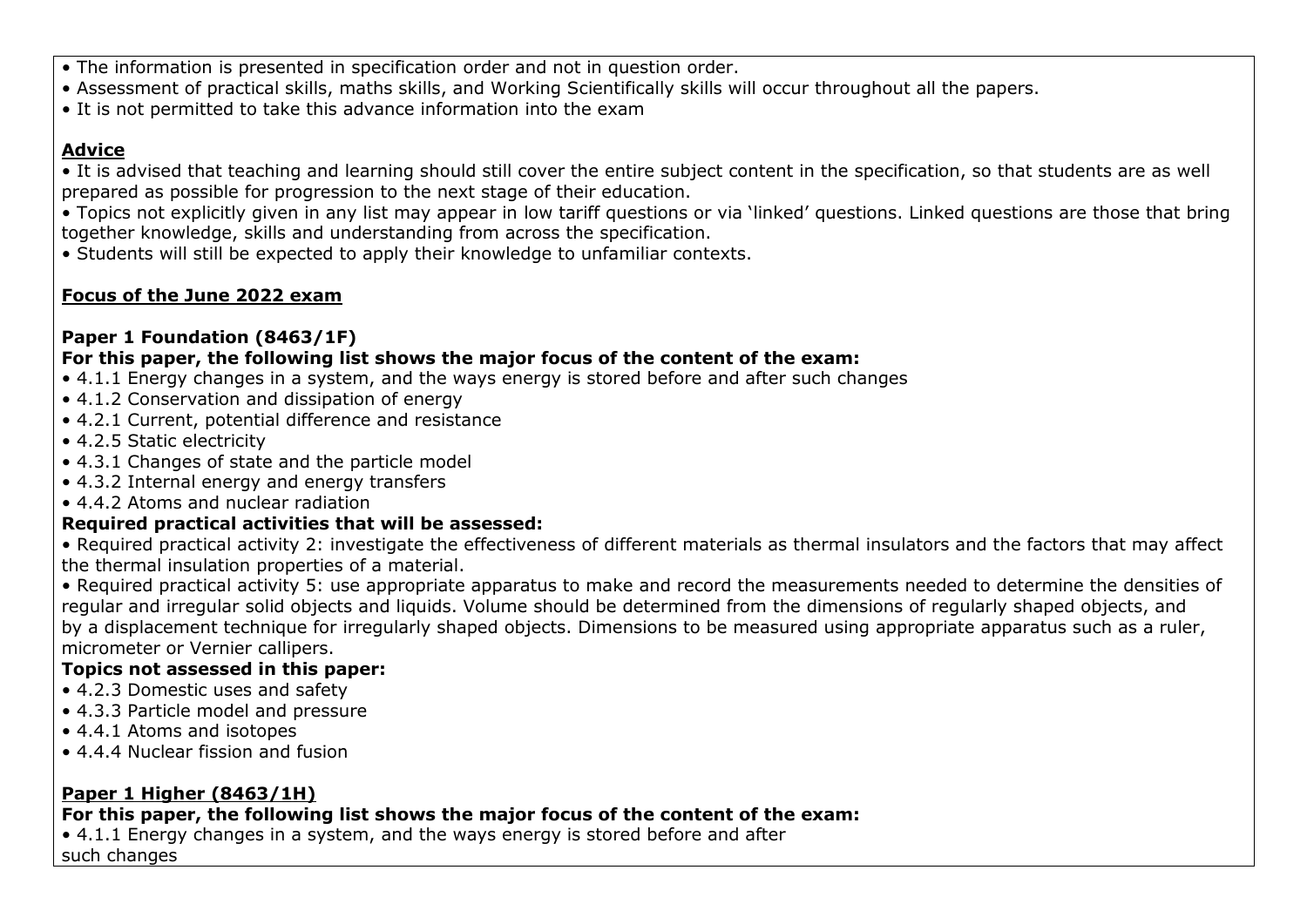- 4.1.2 Conservation and dissipation of energy
- 4.2.4 Energy transfers
- 4.3.1 Changes of state and the particle model
- 4.3.2 Internal energy and energy transfers

## **Required practical activities that will be assessed:**

• Required practical activity 2: investigate the effectiveness of different materials as thermal insulators and the factors that may affect the thermal insulation properties of a material.

• Required practical activity 5: use appropriate apparatus to make and record the measurements needed to determine the densities of regular and irregular solid objects and liquids. Volume should be determined from the dimensions of regularly shaped objects, and by a displacement technique for irregularly shaped objects. Dimensions to be measured using appropriate apparatus such as a ruler, micrometer or Vernier callipers.

## **Topics not assessed in this paper:**

- 4.2.1 Current, potential difference and resistance
- 4.2.2 Series and parallel circuits
- 4.2.3 Domestic uses and safety
- 4.3.3 Particle model and pressure
- 4.4.1 Atoms and isotopes
- 4.4.3 Hazards and uses of radioactive emissions and of background radiation
- 4.4.4 Nuclear fission and fusion

## **Paper 2F 8463/2F**

## **For this paper, the following list shows the major focus of the content of the exam:**

- 4.5.1 Forces and their interactions
- 4.5.2 Work done and energy transfer
- 4.5.6.1 Describing motion along a line
- 4.6.1 Waves in air, fluids and solids
- 4.6.2 Electromagnetic waves
- 4.8.1 Solar system; stability of orbital motions; satellites

## **Required practical activity that will be assessed:**

• Required practical activity 9: investigate the reflection of light by different types of surface and the refraction of light by different substances.

## **Topics not assessed in this paper:**

- 4.5.4 Moments, levers and gears
- 4.5.6.2 Forces, accelerations and Newton's Laws of motion
- 4.5.6.3 Forces and braking
- 4.6.3 Black body radiation
- 4.8.2 Red-shift

## **Paper 2H 8463/2H**